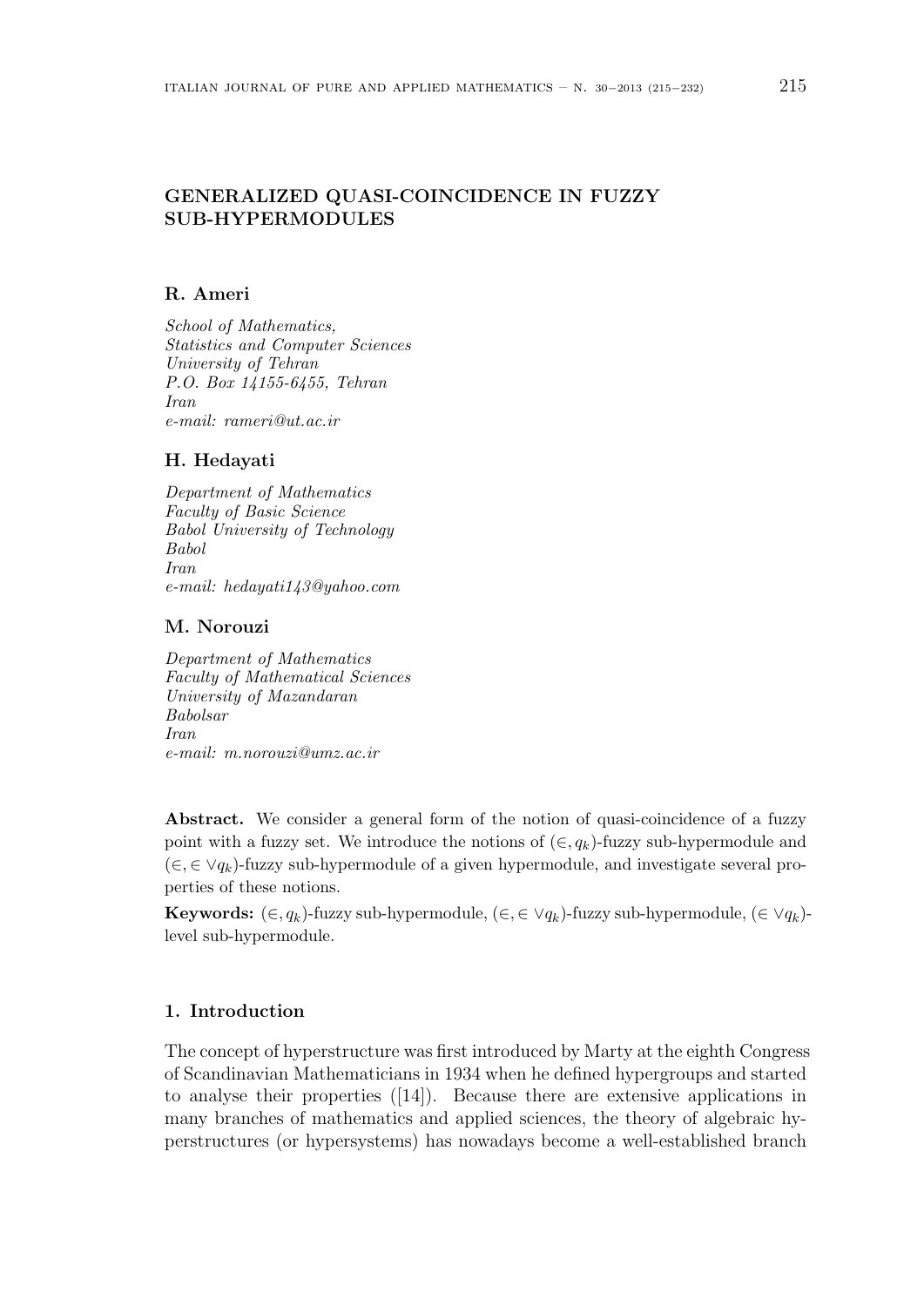in algebraic theory. Later on, people have developed the semi-hypergroups, which are the simplest algebraic hyperstructures having closure and associativity properties. A comprehensive review of the theory of hyperstructures can be found in [6], [7] and [20].

The theory of fuzzy sets, proposed by Zadeh [22] in 1965, has provided a useful mathematical tool for describing the behavior of systems that are too complex or illdefined to admit precise mathematical analysis by classical methods and tools. Murali [17] proposed a definition of a fuzzy point belonging to fuzzy subset under a natural equivalence on fuzzy subset. The idea of quasi-coincidence of a fuzzy point with a fuzzy set, which is mentioned in [18], played a vital role to generate some different types of fuzzy subsets. It is worth pointing out that Bhakat and Das [3,4] initiated the concept of  $(\alpha, \beta)$ -fuzzy subgroup by using the "belong to" relation (*∈*) and "quasi-coincident with" relation (*q*) between a fuzzy point and a fuzzy subgroup, and introduced the concept of an  $(\in, \in \vee q)$ -fuzzy subgroup. In fact, these notions were originally introduced by Pu and Liu in [18]. The (*∈,∈ ∨q*)-fuzzy subgroup is an important generalization of the fuzzy subgroups defined by Rosenfeld [19] and their structure was described by Bhakat and Das in [4].

In recent years, there has been considerable interest in the relationships between the fuzzy sets and the algebraic hyperstructures. Fuzzy hyperstructures are a direct generalization of the concept of fuzzy algebras (fuzzy groups, fuzzy rings, fuzzy modules etc). This approach can be extended to fuzzy hypergroups. For example, given a crisp hypergroup  $(H, \circ)$  and a fuzzy subset  $\mu$  in H, then we say that  $\mu$  is a fuzzy subhypergroup of H if every level set of  $\mu$  say  $\mu_t$ , is a (crisp) subhypergroup of H. This was initiated by Zahedi et al. [24] and continued by Ameri and Hedayati [2], Davvaz and Corsini [8], Davvaz et al. [9], Zhan et al. [25], [26] and so on.

In this paper, we consider more general form of the notion of quasi-coincidence of a fuzzy point with a fuzzy set. Thus, this is a natural generalization of the fuzzy sub-hypermodules. As a generalization of  $(\in, \in \vee q)$ -fuzzy sub-hypermodules, we introduce the notions of (*∈, qk*)-fuzzy sub-hypermodules and (*∈, ∈ ∨qk*)-fuzzy subhypermodules and investigate some of the interesting properties of  $(\in, \in \vee q_k)$ fuzzy sub-hypermodules. Finally, we consider  $(\in \vee q_k)$ -level sub-hypermodule of a fuzzy set, and prove some related results.

#### **2. Preliminaries**

A *hyperstructure* is a non-empty set H together with a mapping " $\circ$ " :  $H \times H \longrightarrow$  $P^*(H)$ , where  $P^*(H)$  is the set of all the non-empty subsets of H. If  $x \in H$  and *A, B ∈ P ∗* (*H*), then by *A ◦ B*, *A ◦ x* and *x ◦ B*, we mean *A ◦ B* = ∪ *a ◦ b*, *a∈A,b∈B*

*A*  $\circ$  *x* = *A*  $\circ$  {*x}* and *x*  $\circ$  *B* = {*x}*  $\circ$  *B*, respectively (For more details see [6], [7]).

Now, we call hyperstructure  $(H, +)$  a *canonical hypergroup* ([16]) if the following axioms are satisfied: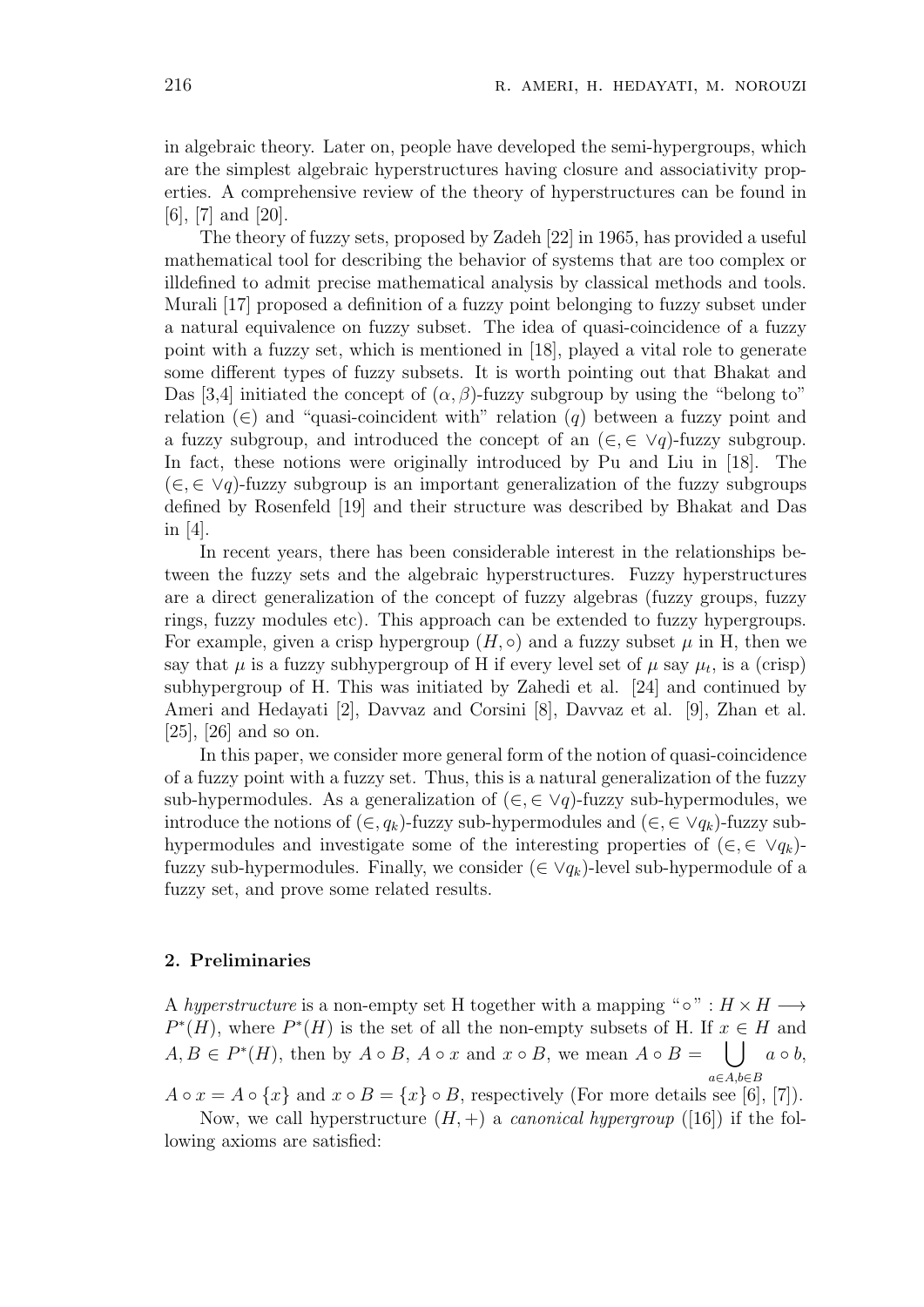- (1) For every  $x, y, z \in H$ ,  $x + (y + z) = (x + y) + z$ ;
- (2) For every  $x, y \in H$ ,  $x + y = y + x$ ;
- (3) There exists an element  $0 \in H$ , such that  $0 + x = x$ , for all  $x \in H$ ;
- (4) For every  $x \in H$ , there exists a unique element  $x' \in H$ , such that  $0 \in x + x'$ (we call the element  $x'$  the *opposite* of  $x$  and it is denoted by  $-x$ ).

**Definition 2.1.** [26] A *hyperring* is an algebraic hyperstructure  $(R, +, \cdot)$  which satisfies the following axioms:

- (i)  $(R, +)$  is a canonical hypergroup;
- (ii)  $(R, \cdot)$  is a semigroup having zero as a bilaterally absorbing element;
- (iii) The multiplication is distributive with respect to the hyperoperation " $+$ ".

Let  $(R, +, \cdot)$  be a hyperring and A a non-empty subset of R. Then A is called a *sub-hyperring* of R if  $(A, +, \cdot)$  itself is a hyperring.

**Definition 2.2.** [1] A non-empty set *M* is called a *left hypermodule* over a hyperring *R* (*R*-hypermodule) if  $(M, +)$  is a canonical hypergroup and there exists the map " $\cdot$  " :  $R \times M \longrightarrow P^*(M)$  by  $(r, m) \mapsto r \cdot m$  such that, for all  $r_1, r_2 \in R$  and  $m_1, m_2 \in M$ , we have

- (i)  $r_1(m_1 + m_2) = r_1m_1 + r_1m_2;$
- (ii)  $(r_1 + r_2)m_1 = r_1m_1 + r_2m_1$ ;
- (iii)  $(r_1r_2)m_1 = r_1(r_2m_1).$

**Example 2.3.** Let *M* be an *R*-module over a unitary ring *R* and *G* a subgroup of the multiplicative semigroup of R satisfying the condition  $aGbG = abG$ , for every  $a, b \in R$ . Note that this condition is equivalent to the normality of *G* only if  $R\setminus\{0\}$  is a group which appears in the case of division rings. Now, we introduce in *M* an equivalence relation "  $\sim$  " defined as follows:

$$
x \sim y \Longleftrightarrow x = ty, \quad t \in G.
$$

Let  $\overline{M}$  be the set of the equivalence classes of *M* with respect to ∼. Then, a hyperoperation " $\oplus$ " can be endowed in  $\overline{M}$  by

$$
\overline{x} \oplus \overline{y} = \{ \overline{w} \in \overline{M} | \ \overline{w} \subseteq \overline{x} + \overline{y} \},
$$

i.e.,  $\bar{x} \oplus \bar{y}$  consists of all the classes  $\bar{w} \in \overline{M}$  which are contained in the set-wise sum of  $\bar{x}$  and  $\bar{y}$ . Thus,  $(M, \oplus)$  becomes a canonical hypergroup. Now, we suppose that  $\overline{R}$  is the quotient hyperring of  $R$  by  $G$ . Consider an external composition from  $\overline{R} \times \overline{M}$  to  $\overline{M}$  defined by

$$
\overline{a} \cdot \overline{x} = \overline{ax}
$$
 for all  $\overline{a} \in \overline{R}, \overline{x} \in \overline{M}$ .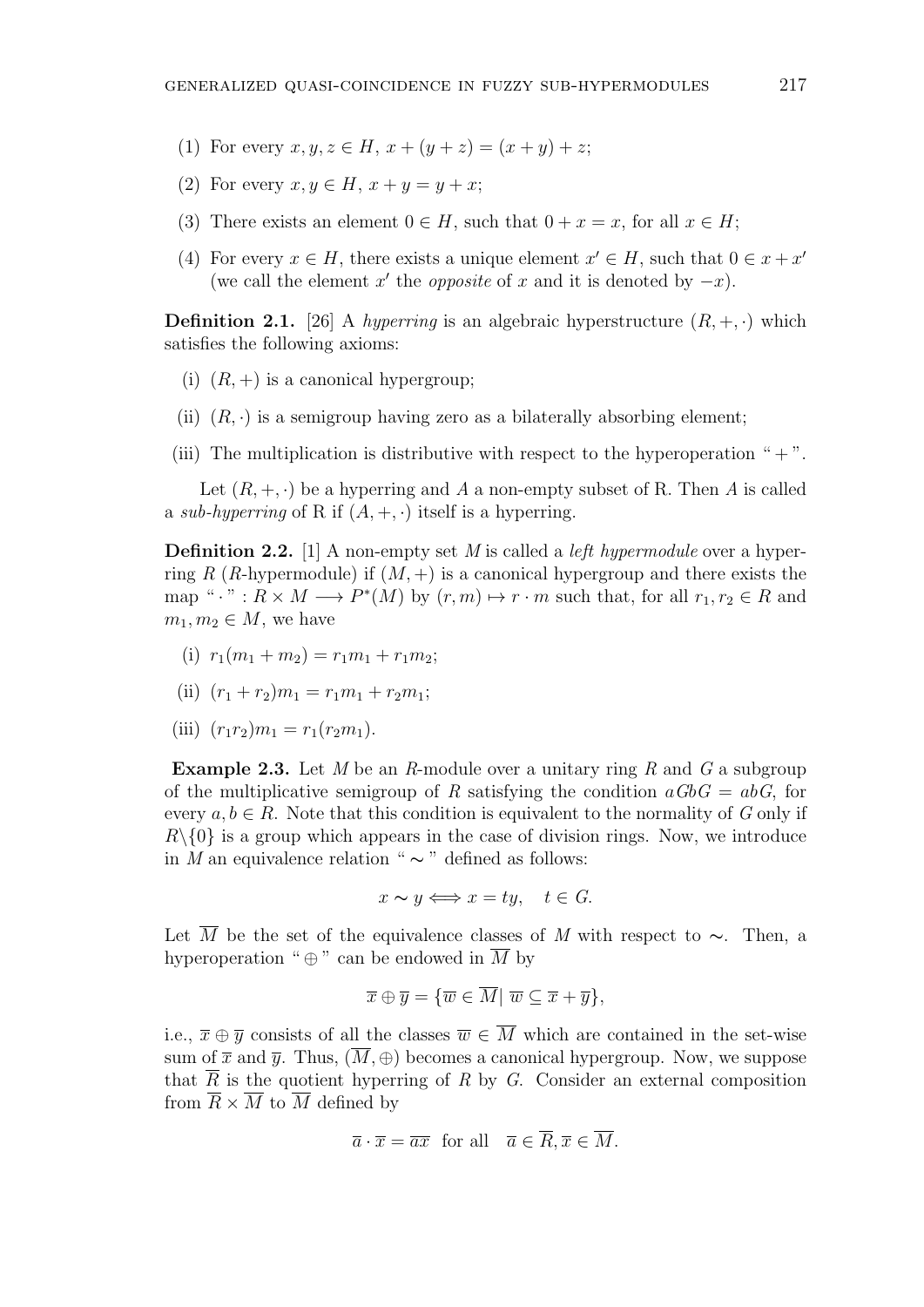Then the above composition satisfies the axioms of the hypermodule and so  $\overline{M}$ becomes a hypermodule over hyperring *R*. It was proved by Massouros ([15]) that this hypermodule is strongly related with the analytic projective geometries as well as with the Euclidean spherical geometries (for details see [15]).

In what follows, all hypermodules are left hypermodules. Recall that a nonempty subset *A* of a hypermodule *M* is a *sub-hypermodule* if  $(A, +, \cdot)$  is a hypermodule.

**Definition 2.4.** [26] A fuzzy subset  $\mu$  of a hypermodule *M* over a hyperring *R* is a *fuzzy sub-hypermodule* of *M* if

- $(1)$  inf *z∈x*+*y*  $\mu(z) \ge \min\{\mu(x), \mu(y)\}$ , for all  $x, y \in M$ ;
- (2)  $\mu(-x) > \mu(x)$ , for all  $x \in M$ ;
- (3)  $\mu(ax) > \mu(x)$ , for all  $a \in R$  and  $x \in M$ .

If  $\mu$  is a fuzzy sub-hypermodule of  $M$ , clearly we have

$$
\mu(-x) = \mu(x), \quad \inf_{z \in x-y} \mu(z) \ge \min{\mu(x), \mu(y)}, \text{ for all } x, y \in M.
$$

Let *M* be an *R*-hypermodule. Then, for a fuzzy subset  $\mu$  of *M*, the level subset  $\mu_t$  is defined by

$$
\mu_t = \{ x \in M \mid \mu(x) \ge t \}; \quad t \in [0, 1].
$$

**Theorem 2.5.** [26] *Let µ be a fuzzy subset of an* R*-hypermodule* M*. Then the following are equivalent:*

- (1)  $\mu$  *is a fuzzy sub-hypermodule of* M;
- (2) *Each non-empty level subset of*  $\mu$  *is a sub-hypermodule of* M.

A fuzzy set  $\mu$  of a hypermodule M of the form

$$
\mu(y) = \begin{cases} t \ (\neq 0), & \text{if } x = y \\ 0, & \text{if } x \neq y \end{cases}
$$

is said to be a *fuzzy point* with *support* x and *value* t and is denoted by  $(x)_t$ . A fuzzy point  $(x)_t$  is said to "*belong to*" (resp. be *quasi-coincident with*) a fuzzy set  $\mu$ , written as  $(x)_t \in \mu$  (resp.  $(x)_t q\mu$ ) if  $\mu(x) \geq t$  (resp.  $\mu(x) + t > 1$ ). If  $(x)_t \in \mu$ or  $(x)_t$   $q\mu$ , then we write  $(x)_t \in \forall q\mu$ . If  $(x)_t \in \mu$  and  $(x)_t$   $q\mu$ , then we write  $(x)_t \in \Lambda q\mu$ . The symbol  $\overline{\in Vq}$  means that  $\in Vq$  does not hold.

### **3. Generalization of** (*∈,∈ ∨q*)**-fuzzy sub-hypermodules**

Let *k* denote an arbitrary element of (0*,* 1] unless otherwise specified. To say that  $(x)$ <sup>*t*</sup>  $q_k\mu$ , we mean  $\mu(x) + t + k > 1$ . To say that  $(x)_t \in \forall q_k\mu$ , we mean  $(x)_t \in \mu$ or  $(x)$ *t*  $q_k\mu$ . The symbol  $\overline{\in Vq_k}$  means that  $\in Vq_k$  does not hold.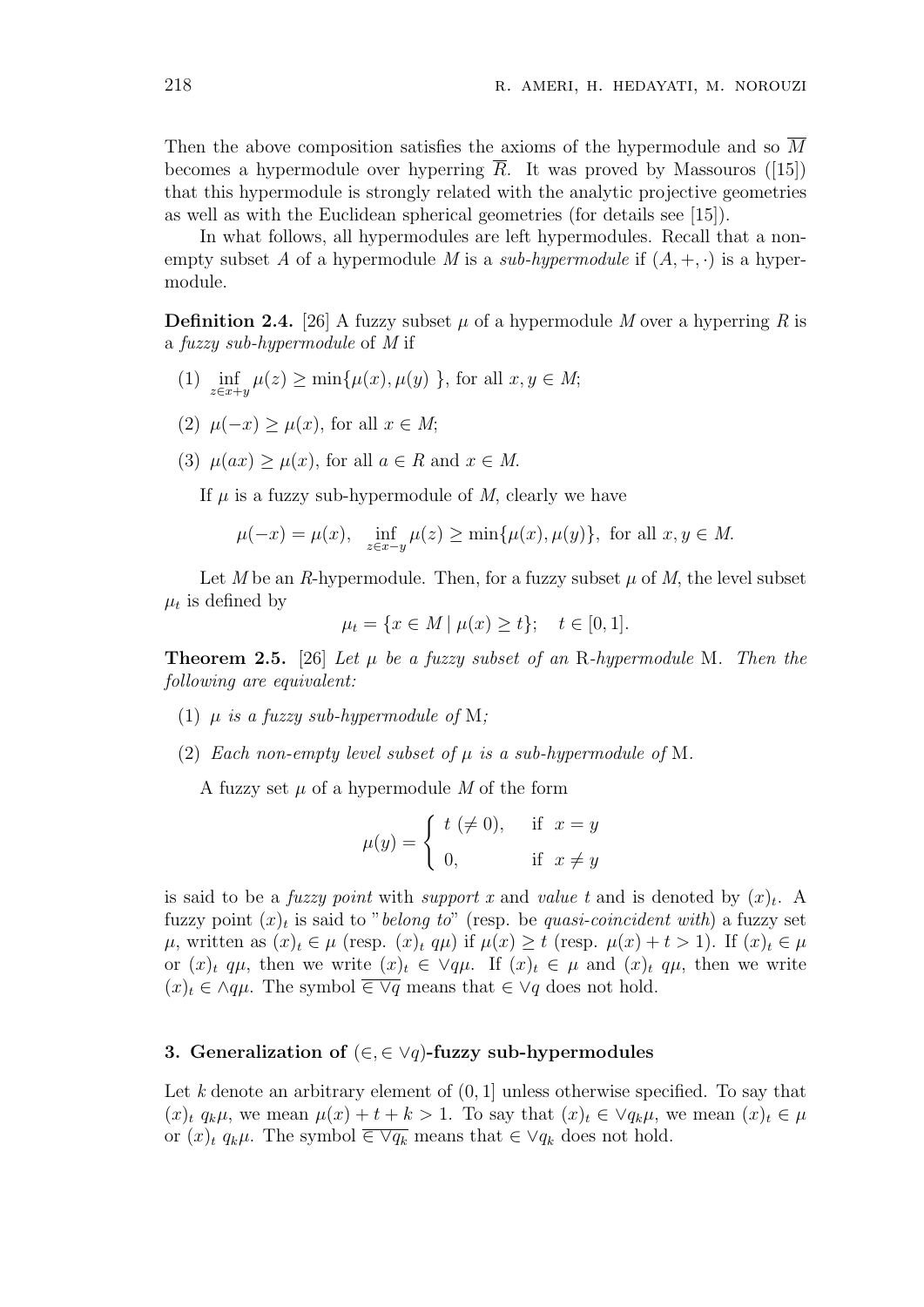**Definition 3.1.** A fuzzy set  $\mu$  of *M* is called an ( $\in$ ,  $\in$   $\vee$ *q*<sub>*k*</sub>)*−fuzzy sub-hypermodule* of *M* if, for all  $t_1, t_2 \in [0, 1), a \in R$  and  $x, y \in M$ 

- $(1)$   $(x)_{t_1} \in \mu$ ,  $(y)_{t_2} \in \mu \implies (z)_{min(t_1,t_2)} \in \forall q_k \mu$ , for all  $z \in x + y$ ;
- $(2)$   $(x)_{t_1} \in \mu \implies (-x)_{t_1} \in \vee q_k \mu;$
- $(3)$   $(x)_{t_1} \in \mu \implies (ax)_{t_1} \in \vee q_k \mu.$

Similarly,  $(\in, \in \vee q)$ -fuzzy sub-hypermodule,  $(\in, q)$ -fuzzy sub-hypermodule and  $(\in, \in)$ -fuzzy sub-hypermodule are defined (see [26]).

**Theorem 3.2.** *A fuzzy set*  $\mu$  *of hypermodule* M *over hyperring* R *is an* ( $\in$ ,  $\in$   $\vee$  $q_k$ )*fuzzy sub-hypermodule of* M *if only if, for all*  $x, y \in M$  *and*  $a \in R$  *the following conditions hold:*

(1) 
$$
\mu(z) \ge \min\left\{\mu(x), \mu(y), \frac{1-k}{2}\right\}
$$
, for all  $z \in x + y$ ;  
\n(2)  $\mu(-x) \ge \min\left\{\mu(x), \frac{1-k}{2}\right\}$ ;  
\n(3)  $\mu(ax) \ge \min\left\{\mu(x), \frac{1-k}{2}\right\}$ .

**Proof.** Let  $\mu$  be an  $(\epsilon, \epsilon \vee q_k)$ -fuzzy sub-hypermodule of *M*. Assume that (1) is not valid. Then there exist  $a, b \in M$  and  $z \in a + b$  such that

$$
\mu(z) < min\left\{\mu(a), \mu(b), \frac{1-k}{2}\right\}.
$$

If min  $\{\mu(a), \mu(b)\}$  $1-k$ 2 , then

$$
\mu(z) < \min\{\mu(a), \mu(b)\}.
$$

Hence  $\mu(z) < t \le \min\{\mu(a), \mu(b)\}\$ for some  $t \in (0, 1)$ . It follows that  $(a)_t \in \mu$  and  $(b)_t \in \mu$ , but  $(z)_t \, \overline{\in} \mu$ . Moreover,  $\mu(z) + t < 2t$  $1 - k$ 2  $+\frac{1-k}{2}$  $\frac{\kappa}{2} = 1 - k$ , and so  $(z)$ <sup>*t*</sup>  $\overline{q_k}\mu$ . Consequently,  $(z)_t \in \overline{\vee q_k}\mu$ , this is a contradiction.

If  $\min\{\mu(a), \mu(b)\} \ge \frac{1-k}{2}$ , then

$$
\mu(a) \ge \frac{1-k}{2}
$$
,  $\mu(b) \ge \frac{1-k}{2}$  and  $\mu(z) < \frac{1-k}{2}$ .

Thus  $(a)_{\frac{1-k}{2}}$  ∈ *μ* and  $(b)_{\frac{1-k}{2}}$  ∈ *μ*, but  $(z)_{\frac{1-k}{2}}$  ∈ *μ*. Also,

$$
\mu(z) + \frac{1-k}{2} < \frac{1-k}{2} + \frac{1-k}{2} = 1 - k,
$$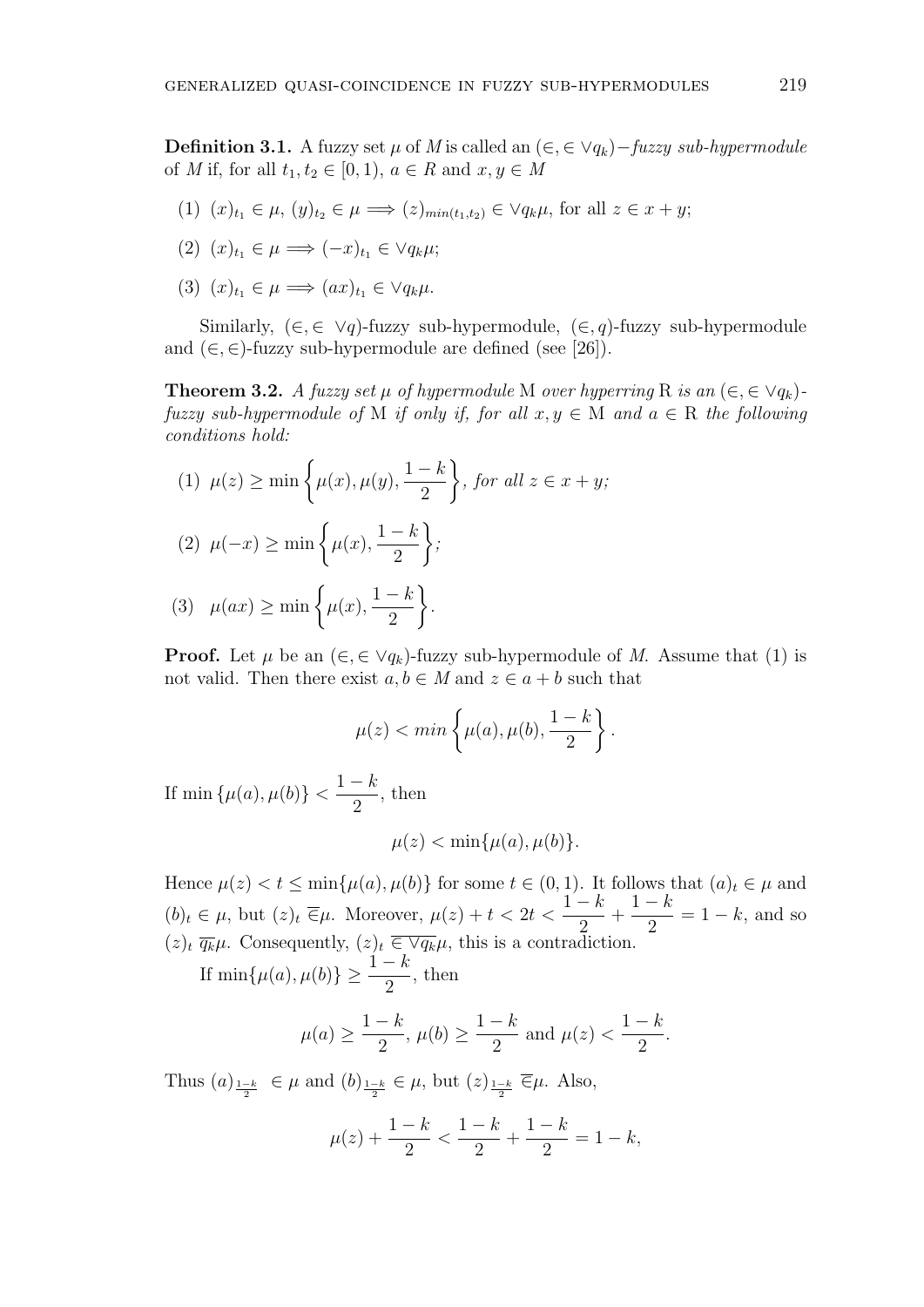i.e.,  $(z)_{\frac{1-k}{2}}$   $\overline{q_k}\mu$ . Hence  $(z)_{\frac{1-k}{2}} \in \overline{\vee q_k}\mu$ , again, a contradiction. Therefore (1) is valid.

Assume that (2) is not valid. Then there exists  $a \in M$ , such that

$$
\mu(-a) < \min\left\{\mu(a), \frac{1-k}{2}\right\}.
$$

If  $\mu(a) < \frac{1-k}{2}$  $\frac{n}{2}$ , then  $\mu(-a) < \mu(a)$ . Hence  $\mu(-a) < t \leq \mu(a)$  for some  $t \in (0,1)$ . It follows that  $(a)_t \in \mu$ , but  $(-a)_t \in \mu$ . Moreover,  $\mu(-a) + t < 2t < 1 - k$  and so  $(-a)_t \overline{q_k} \mu$ . Consequently  $(-a)_t \overline{\in \vee q_k} \mu$ , this is a contradiction. If  $\mu(a) \geq$  $1 - k$ 2 , then  $\mu(-a) < \frac{1-k}{2}$ . Thus  $(a)_{\frac{1-k}{2}} \in \mu$ , but  $(-a)_{\frac{1-k}{2}} \overline{\in} \mu$ . Also,

$$
\mu(-a) + \frac{1-k}{2} < \frac{1-k}{2} + \frac{1-k}{2} = 1 - k,
$$

i.e.,  $(-a)_{\frac{1-k}{2}}$   $\overline{q_k}\mu$ . Hence  $(-a)_{\frac{1-k}{2}}$   $\overline{\in} \vee \overline{q_k}\mu$ , again, a contradiction. Therefore, (2) is valid. Similarly, (3) is valid.

Conversely, suppose that (1), (2) and (3) are valid. Let  $x, y \in M$  and  $t_1, t_2 \in$  $(0,1]$  be such that  $(x)_{t_1} \in \mu$  and  $(y)_{t_2} \in \mu$ . Then, for all  $z \in x + y$ ,

$$
\mu(z) \ge \min \left\{ \mu(x), \mu(y), \frac{1-k}{2} \right\} \ge \min \left\{ t_1, t_2, \frac{1-k}{2} \right\}.
$$

Assume that  $t_1 \leq$  $1 - k$  $\frac{\pi}{2}$  or  $t_2 \leq$  $1 - k$  $\frac{n}{2}$ . Then  $\mu(z) \ge \min(t_1, t_2)$ , which implies that  $(z)_{\min(t_1,t_2)} \in \mu$ . Now, suppose that  $t_1 >$  $1 - k$  $\frac{\pi}{2}$  and  $t_2$  >  $1 - k$ 2 . Then  $\mu(z) \geq$ 1 *− k* 2 and thus

$$
\mu(z) + \min(t_1, t_2) > \frac{1 - k}{2} + \frac{1 - k}{2} = 1 - k,
$$

i.e.,  $(z)_{\min(t_1,t_2)} q_k \mu$ . Hence  $(z)_{\min(t_1,t_2)} \in \forall q_k \mu$ .

Let  $x \in M$  and  $t \in (0,1]$  be such that  $(x)_t \in \mu$ . Then

$$
\mu(-x) \ge \min\left\{t, \frac{1-k}{2}\right\}
$$

*.*

Assume that  $t \leq$ 1 *− k*  $\frac{\pi}{2}$ . Then  $\mu(-x) \geq t$ , which implies that  $(-x)_t \in \mu$ . Now, suppose that  $t > \frac{1-k}{2}$  $\frac{\pi}{2}$ . Then  $\mu(-x) \ge$  $1 - k$ 2 , and so *µ*(*−x*) + *t >*  $1 - k$  $+\frac{1-k}{2}$  $\frac{k}{2} = 1 - k$ ,

i.e.,  $(-x)_t q_k \mu$ . Hence  $(-x)_t \in \vee q_k \mu$ . Similarly,  $(x)_t \in \mu$  implies  $(ax)_t \in \vee q_k \mu$  for all  $a \in R$ . Therefore  $\mu$  is an  $(\epsilon, \epsilon \vee q_k)$ -fuzzy sub-hypermodule of M.

2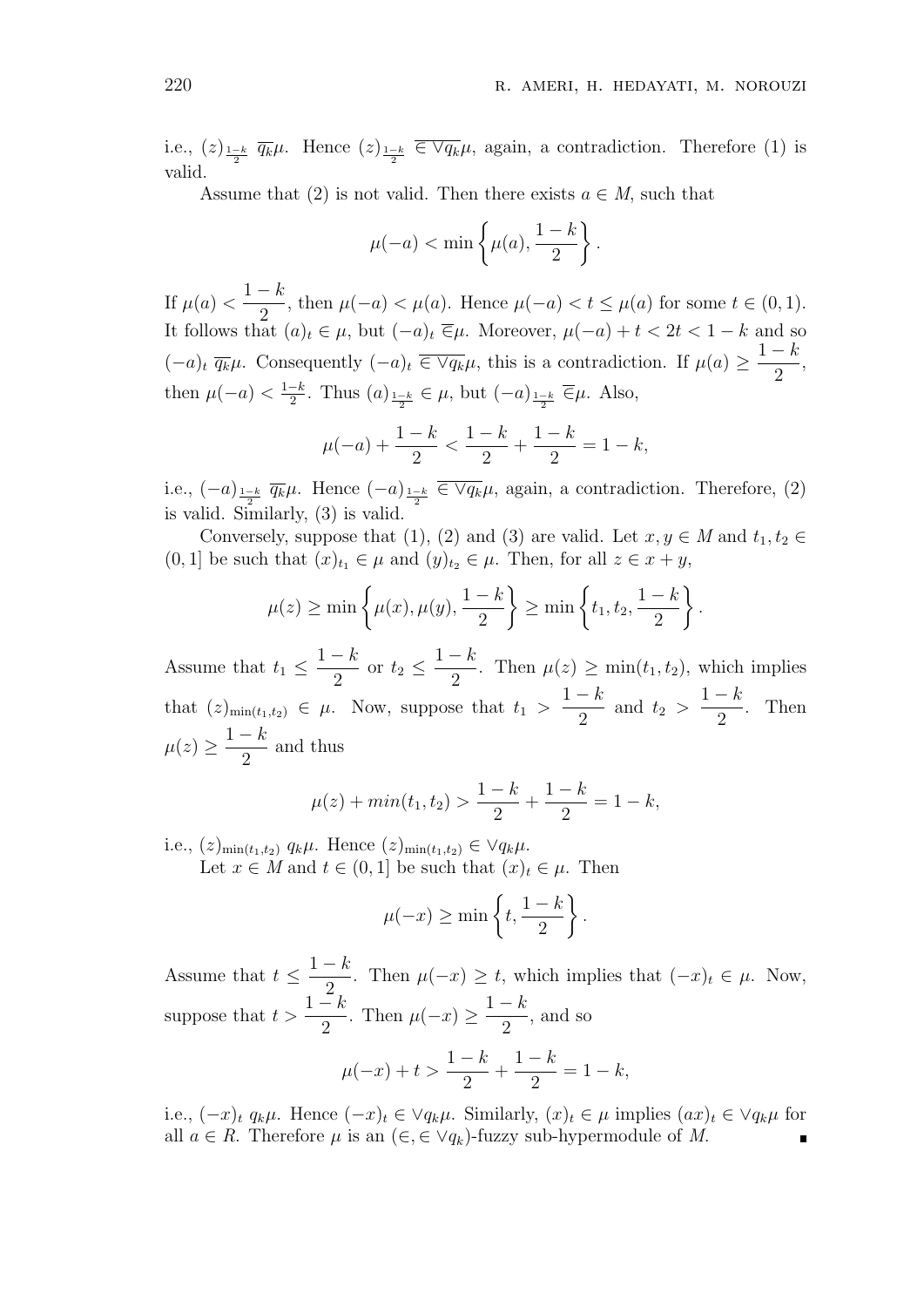**Corollary 3.3.** *A fuzzy set*  $\mu$  *of* M *is an* ( $\in$ , $\in$   $\vee$ *q*)*-fuzzy sub-hypermodule of* M *if only if for all*  $x, y \in M$  *and*  $a \in R$  *the following conditions hold:* 

- $\mu(z) > min\{ \mu(x), \mu(y), 0.5 \}$ *, for all*  $z \in x + y$ ;
- $(2)$   $\mu(-x) > min\{ \mu(x), 0.5 \}$ ;
- $(3)$   $\mu(ax) \geq min\{ \mu(x), 0.5 \}.$

**Proof.** It follows taking  $k = 0$  in Theorem 3.2.

**Theorem 3.4.** Let  $\mu$  be a fuzzy set of M. Then  $\mu$  is an  $(\in, \in \vee q_k)$ -fuzzy sub*hypermodule of* M *if only if the level subset*  $\mu_t = \{ x \in M \mid \mu(x) \ge t \}$  *is a sub-hypermodule of* M *for all t ∈*  $\sqrt{ }$  $\frac{1-k}{2}$ 2 ] *.*

**Proof.** Assume that  $\mu$  is an  $(\epsilon, \epsilon \lor q_k)$ -fuzzy sub-hypermodule of *M*. Let  $t \in$  $\sqrt{ }$  $0, \frac{1-k}{2}$ 2 ] and  $x, y \in \mu_t$ . Then  $(x)_t \in \mu$  and  $(y)_t \in \mu$ . Let  $z \notin \mu_t$  for some  $z \in x+y$ . It follows that  $(z)_t \overline{\in} \mu$ . Moreover,  $\mu(z) + t < 2t \leq$  $1 - k$ 2  $+\frac{1-k}{2}$  $\frac{k}{2} = 1 - k$ , and so  $(z)_t \overline{q_k} \mu$ . Consequently,  $(z)_t \in \overline{\vee q_k} \mu$ , this is a contradiction. Hence,  $z \in \mu_t$ for all  $z \in x + y$ . Therefore  $x + y \subseteq \mu_t$ .

Let  $x \in \mu_t$ . Then  $\mu(x) \geq t$ . It follows from Theorem 3.2 that

$$
\mu(-x) \ge \min\left\{\mu(x), \frac{1-k}{2}\right\} \ge \min\left\{t, \frac{1-k}{2}\right\} = t,
$$

so that  $-x \in \mu_t$ . Consequently  $(\mu_t, +)$  is a sub-hypergroup of  $(M, +)$ . Similarly, for all  $x \in \mu_t$  and  $a \in R$ , we have  $ax \in \mu_t$ , by Theorem 3.2. Therefore  $\mu_t$  is a sub-hypermodule of *M*.

Conversely, suppose that  $\mu_t$  is a sub-hypermodule of *M* for all  $t \in$  $\sqrt{ }$  $\frac{1-k}{2}$ 2 ] . Let (1) of Theorem 3.2 be not valid, then there exist  $a, b \in M$  and  $z \in a + b$ such that

$$
\mu(z) < min\left\{\mu(a), \mu(b), \frac{1-k}{2}\right\}.
$$

Hence we can take  $t \in (0,1)$  such that

$$
\mu(z) < t \le \min\left\{\mu(a), \mu(b), \frac{1-k}{2}\right\}.
$$

 $\sqrt{ }$ ]  $0, \frac{1-k}{2}$ Then *t ∈* and  $a, b \in \mu_t$ . Since  $\mu_t$  is a sub-hypermodule of *M*, it follows 2 that  $z \in \mu_t$ , so that  $\mu(z) \geq t$ . This is a contradiction. Therefore (1) of Theorem 3.2 is valid. Similarly, (2) and (3) of Theorem 3.2 are valid. Consequently,  $\mu$  is an  $(∈, ∈ ∨q<sub>k</sub>)$ -fuzzy sub-hypermodule of *M* by Theorem 3.2. п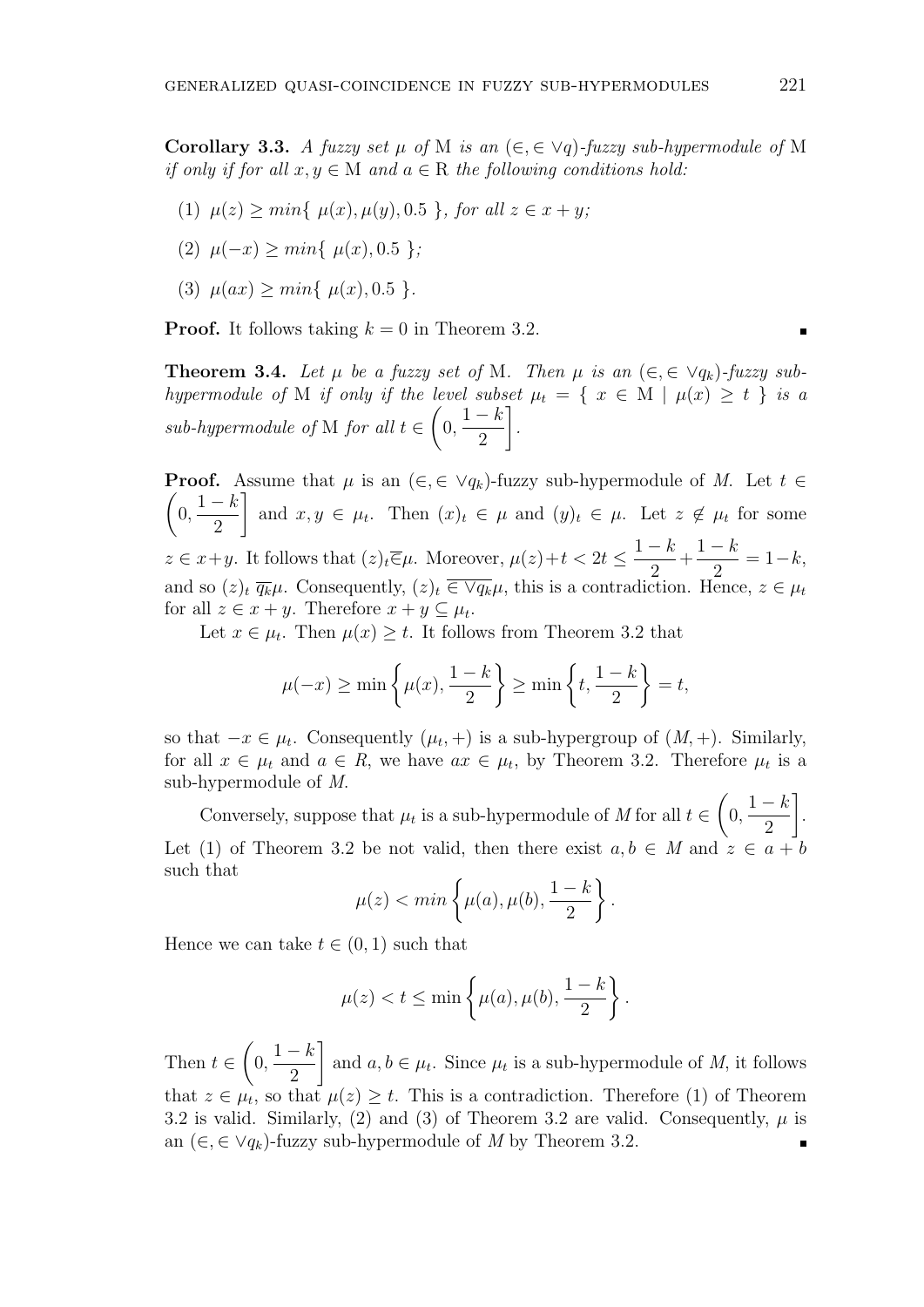**Corollary 3.5.** Let  $\mu$  be a fuzzy set of M. Then  $\mu$  is an  $(\in, \in \forall q)$ -fuzzy sub*hypermodule of* M *if only if the level subset*  $\mu_t = \{x \in M \mid \mu(x) \geq t\}$  *is a sub-hypermodule of* M *for all*  $t \in (0, 0.5]$ *.* 

**Proof.** In Theorem 3.4, taking  $k = 0$ .

**Example 3.6.** Consider the set  $M = \{0, a, b, c\}$  with the following table:

|                | $\left( \right)$ | $\boldsymbol{a}$ | $\boldsymbol{b}$ | $\mathcal C$     |
|----------------|------------------|------------------|------------------|------------------|
| 0              | 0                | $\boldsymbol{a}$ | b                | $\mathcal C$     |
| $\overline{a}$ | $\boldsymbol{a}$ | 0                | $\mathcal C$     | b                |
| b              | b                | $\mathcal C$     | $\left( \right)$ | $\boldsymbol{a}$ |
| C              | С                | b                | $\it a$          | 0                |

Hence  $(M,+)$  is a commutative group. Since every commutative group is a  $\mathbb{Z}$ module therefore *M* is a  $\mathbb{Z}$ -module ( $\mathbb{Z}$  is the set of all integers). By Example 2.3, consider  $\overline{M} = {\overline{0}, \overline{a}, \overline{b}, \overline{c}}$  with the following table:

| Æ              | $\overline{0}$ | $\overline{a}$ | b              | $\overline{c}$ |
|----------------|----------------|----------------|----------------|----------------|
| $\overline{0}$ | $\overline{0}$ | $\overline{a}$ | b              | $\overline{c}$ |
| $\overline{a}$ | $\overline{a}$ | $\overline{0}$ | $\overline{c}$ | b              |
| $\overline{b}$ | $\bar{b}$      | $\overline{c}$ | $\overline{0}$ | $\overline{a}$ |
| $\overline{c}$ | $\overline{c}$ | b              | $\overline{a}$ | $\overline{0}$ |

Thus  $(\overline{M}, \oplus)$  is a canonical hypergroup. Therefore,  $(\overline{M}, \oplus, \cdot)$  is a hypermodule over hyperring  $\overline{\mathbb{Z}}$ . Let  $\mu$  be a fuzzy set of hypermodule  $\overline{M} = {\overline{0}, \overline{a}, \overline{b}, \overline{c}}$  defined by  $\mu(\overline{0}) = 0.5$ ,  $\mu(\overline{a}) = 0.8$ , and  $\mu(\overline{b}) = \mu(\overline{c}) = 0.3$ .

- (1) If  $k = 0.4$ , then  $\mu_t = \overline{M}$  for all  $t \in (0, 0.3]$ . Hence  $\mu$  is an  $(\epsilon, \epsilon \vee q_{0.4})$ -fuzzy sub-hypermodule of  $\overline{M}$  by Theorem 3.4.
- (2) If  $k = 0.2$ , then

$$
\mu_t = \begin{cases} \overline{M}, & \text{if } t \in (0, 0.3] \\ \{\overline{0}, \overline{a}\}, & \text{if } t \in (0.3, 0.4]. \end{cases}
$$

Since  $\overline{M}$  and  ${\{\overline{0}, \overline{a}\}}$  are sub-hypermodule of  $\overline{M}$ ,  $\mu$  is an  $(\in, \in \vee q_{0.2})$ -fuzzy sub-hypermodule of  $\overline{M}$  by Theorem 3.4.

**Example 3.7.** Let  $\overline{M}$  be the hypermodule given in Example 3.6. Let  $\mu$  be a fuzzy set of hypermodule  $\overline{M}$  defined by  $\mu(\overline{0}) = 0.45$ ,  $\mu(\overline{a}) = \mu(\overline{c}) = 0.4$ , and  $\mu(\bar{b}) = 0.48$ . If  $k = 0.04$ , then

$$
\mu_t = \begin{cases} \overline{M}, & \text{if } t \in (0, 0.4] \\ \{\overline{0}, \overline{b}\}, & \text{if } t \in (0.4, 0.45] \\ \{\overline{b}\}, & \text{if } t \in (0.45, 0.48]. \end{cases}
$$

П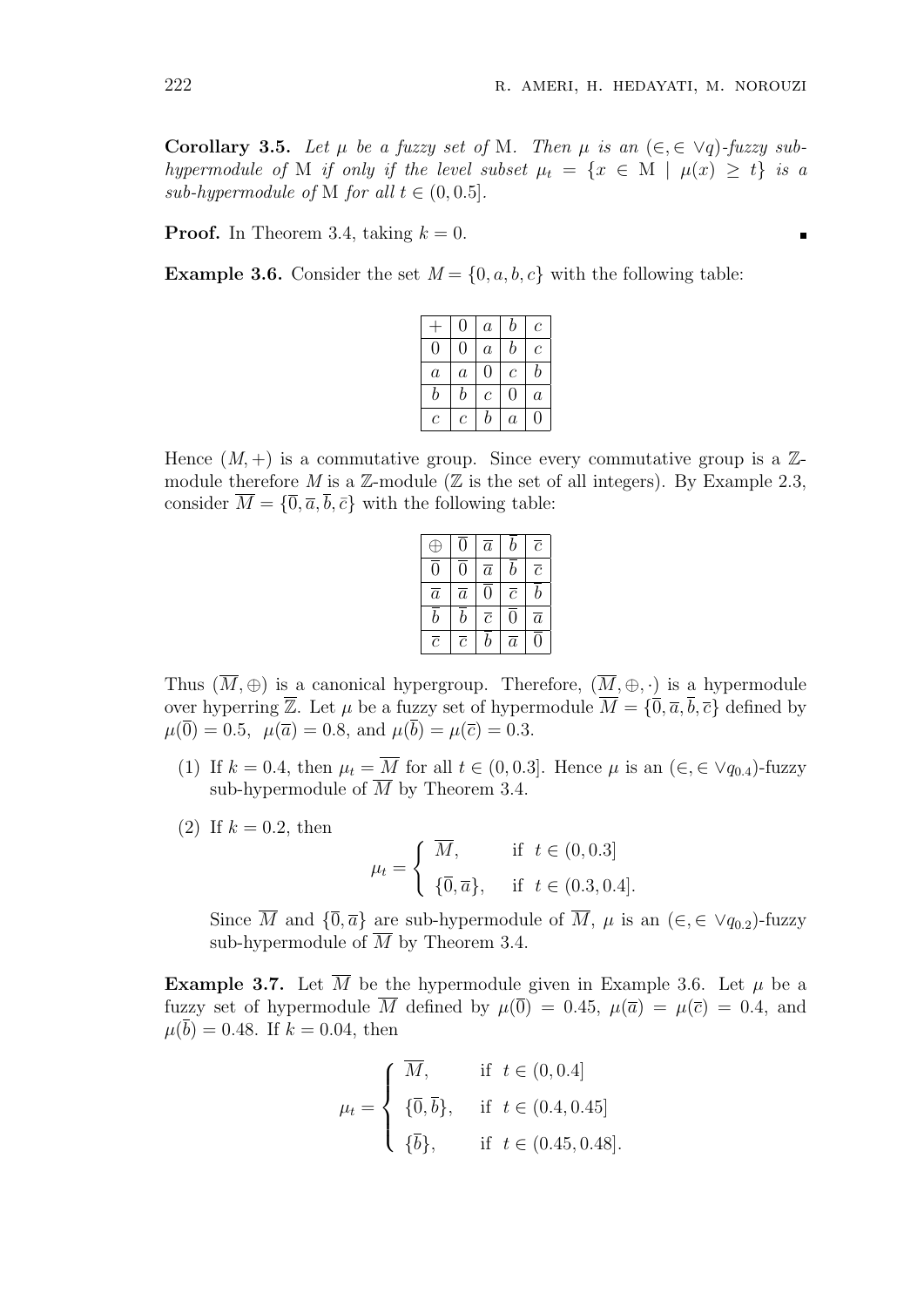Note that  $\mu_t$  is not a sub-hypermodule of *M* for  $t \in (0.45, 0.48]$ . Hence  $\mu$  is not an  $(\in, \in \vee q_{0.04})$ -fuzzy sub-hypermodule of M.

**Theorem 3.8.** *Every* (*∈,∈*)*-fuzzy sub-hypermodule of* M *is an* (*∈,∈ ∨qk*)*-fuzzy sub-hypermodule of* M*.*

**Proof.** Let  $\mu$  be an  $(\in, \in)$ -fuzzy sub-hypermodule of *M*. Let (1) of Theorem 3.2 is not valid, then there exist  $a, b \in M$  and  $z \in a + b$  such that

$$
\mu(z) < \min\left\{\mu(a), \mu(b), \frac{1-k}{2}\right\}.
$$

Hence we can take  $t \in (0, 1)$  such that

$$
\mu(z) < t \le \min\left\{\mu(a), \mu(b), \frac{1-k}{2}\right\}.
$$

Thus  $(a)_t \in \mu$  and  $(b)_t \in \mu$ , then  $\mu(z) \geq t$ . This is a contradiction. Therefore (1) of Theorem 3.2 is valid. Similarly, (2) and (3) of Theorem 3.2 are valid. Consequently  $\mu$  is an  $(\epsilon, \epsilon \vee q_k)$ -fuzzy sub-hypermodule of *M* by Theorem 3.2.

The next corollary immediately follow from theorem 3.8, by taking  $k = 0$ .

**Corollary 3.9.** *Every*  $(\in, \in)$ *-fuzzy sub-hypermodule of* M *is an*  $(\in, \in \vee q)$ *-fuzzy sub-hypermodule of* M*.*

The converse of Theorem 3.8 is not true as seen in the following example.

**Example 3.10.** Consider the  $(\in, \in \vee q_{0.4})$ -fuzzy sub-hypermodule of *M* given in Example 3.6. Then  $\mu$  is not an  $(\epsilon, \epsilon)$ -fuzzy sub-hypermodule of  $\overline{M}$  since,  $(\overline{a})_{0.62} \in \mu$  and  $(\overline{a})_{0.66} \in \mu$ , but  $(\overline{0})_{min(0.62,0.66)} = (\overline{a} \oplus \overline{a})_{min(0.62,0.66)} \in \mu$ , because  $\mu(\overline{0}) = 0.5 < 0.62$ .

### **4. Properties of** (*∈,∈ ∨qk*)**-fuzzy sub-hypermodules**

**Definition 4.1.** A fuzzy set  $\mu$  of *M* is called an  $(\in, q_k)$ -*fuzzy sub-hypermodule* of *M* if, for all  $t_1, t_2 \in (0, 1], a \in R$  and  $x, y \in M$ 

- (1)  $(x)_{t_1} \in \mu$ ,  $(y)_{t_2} \in \mu \implies (z)_{min(t_1,t_2)} q_k \mu$ , for all  $z \in x+y$ ;
- $(2)$   $(x)_t \in \mu \Longrightarrow (-x)_t q_k \mu;$
- $(3)$   $(x)_t \in \mu \Longrightarrow (ax)_t q_k \mu$ .

**Theorem 4.2.** *Every* ( $\in$ *, q<sub>k</sub>*)*-fuzzy sub-hypermodule of* M *is an* ( $\in$ *,*  $\in$   $\vee$ *q<sub>k</sub>*)*-fuzzy sub-hypermodule of* M*.*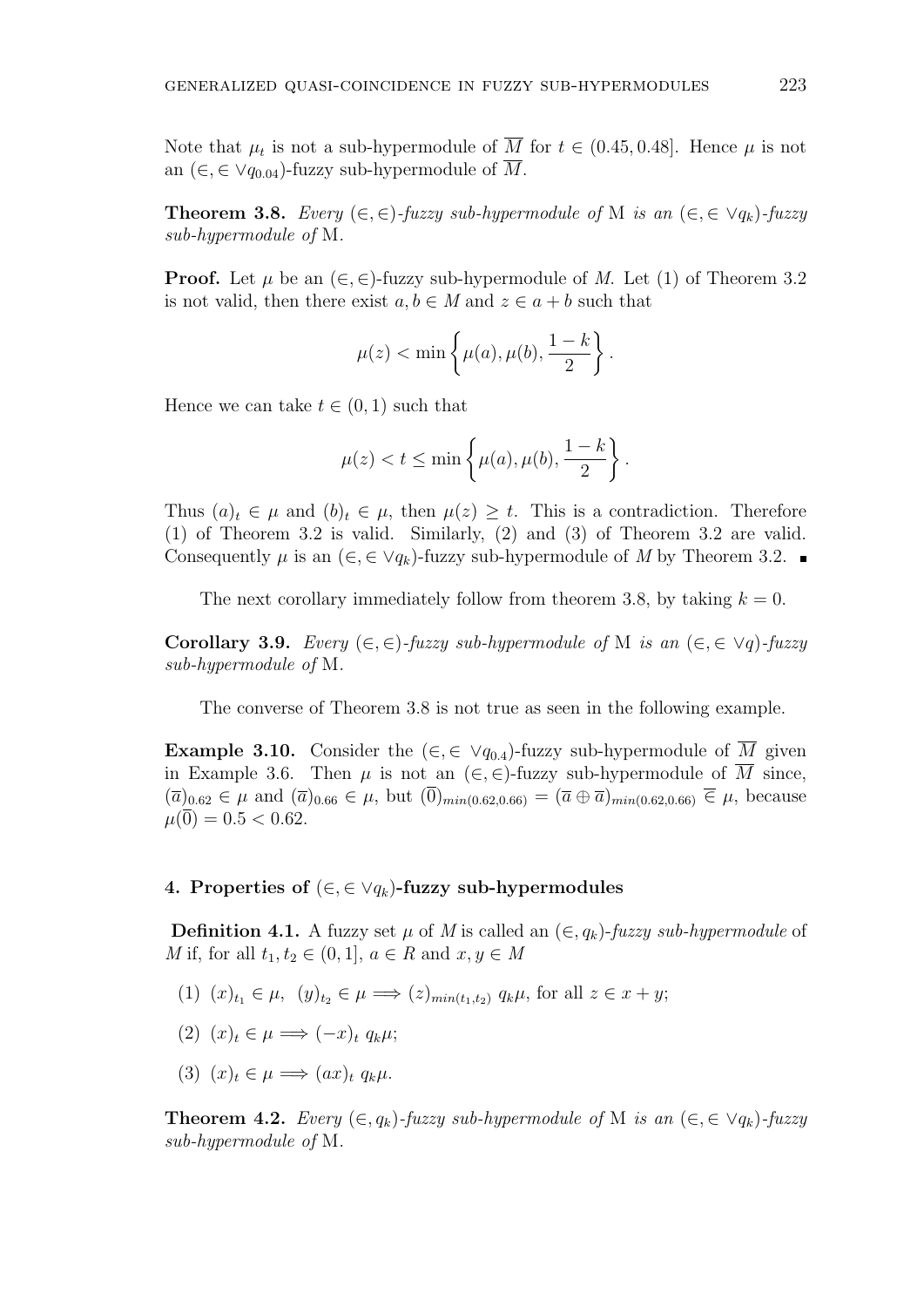**Proof.** Let  $\mu$  be an  $(\in, q_k)$ -fuzzy sub-hypermodule of *M*. If (1) of Theorem 3.2 is not valid, then there exists  $a, b \in M$  and  $z \in a + b$  such that

$$
\mu(z) < \min\left\{\mu(a), \mu(b), \frac{1-k}{2}\right\}.
$$

Hence we can take  $t \in (0, 1)$  such that

$$
\mu(z) < t \le \min\left\{\mu(a), \mu(b), \frac{1-k}{2}\right\}.
$$

Thus  $(a)_t \in \mu$  and  $(b)_t \in \mu$ , then  $(z)_t q_k \mu$ , but  $\mu(z) + t < 2t <$  $1 - k$ 2  $+\frac{1-k}{2}$ 2 = 1 *− k*, this is a contradiction. Therefore (1) of Theorem 3.2 is valid. Similarly, (2) and (3) of Theorem 3.2 are valid. Consequently  $\mu$  is an ( $\in$ ,  $\in$   $\vee$  $q_k$ )-fuzzy sub-hypermodule of *M* by Theorem 3.2.

Taking  $k = 0$  in Theorem 4.2, we have the following corollary.

**Corollary 4.3.** *Every*  $(\in, q)$ *-fuzzy sub-hypermodule of M is an*  $(\in, \in \vee q)$ *-fuzzy sub-hypermodule of M.*

The next example shows that the converse of Theorem 4.2 does not hold.

**Example 4.4.** Consider the  $(\in, \in \vee q_{0.2})$ -fuzzy sub-hypermodule of  $\overline{M}$  given in Example 3.6. Note that  $(\bar{a})_{0,4} \in \mu$  and  $(b)_{0,25} \in \mu$ , but  $(\bar{a} \oplus b)_{min(0,4,0,25)} =$  $(\bar{c})_{0.25}$   $\overline{q_{0.2}}\mu$ , because  $\mu(\bar{c}) + 0.25 + 0.2 < 1$ . Therefore,  $\mu$  is not an  $(\epsilon, q_{0.2})$ -fuzzy sub-hypermodule of *M*.

**Theorem 4.5.** Let M be a hypermodule. If  $0 \leq k < r < 1$ , then every  $(\in, \in \vee q_k)$ *fuzzy sub-hypermodule of M is an*  $(\epsilon, \epsilon \vee q_r)$ -*fuzzy sub-hypermodule of M.* 

**Proof.** Straightforward.

The following example shows that if  $0 \leq k \leq r \leq 1$ , then an  $(\in, \in \vee q_r)$ -fuzzy sub-hypermodule of *M* may not be an  $(\epsilon, \epsilon \vee q_k)$ -fuzzy sub-hypermodule of *M*.

**Example 4.6.** Let  $\overline{M}$  and  $\mu$  be as in Example 3.7. If  $r = 0.16$  and  $k = 0.04$ , then

$$
\mu_t = \begin{cases} \overline{M}, & \text{if } t \in (0, 0.4] \\ \{\overline{0}, \overline{b}\}, & \text{if } t \in (0.4, 0.42]. \end{cases}
$$

Since  $\overline{M}$  and  $\{\overline{0}, \overline{b}\}$  are sub-hypermodules of  $\overline{M}$ , then  $\mu$  is an  $(\in, \in \vee q_{0.16})$ fuzzy sub-hypermodule of  $\overline{M}$  by Theorem 3.4. But  $\mu$  is not an  $(\in, \in \vee q_{0.04})$ -fuzzy sub-hypermodule of  $\overline{M}$  (see Example 3.7).

Let *S* be a subset of hypermodule *M*. Consider a fuzzy set  $\mu_s$  in *M* where for all  $x \in M$  defined by

$$
\mu_s(x) = \begin{cases} 1, & \text{if } x \in S \\ 0, & \text{otherwise.} \end{cases}
$$

$$
\quad \blacksquare
$$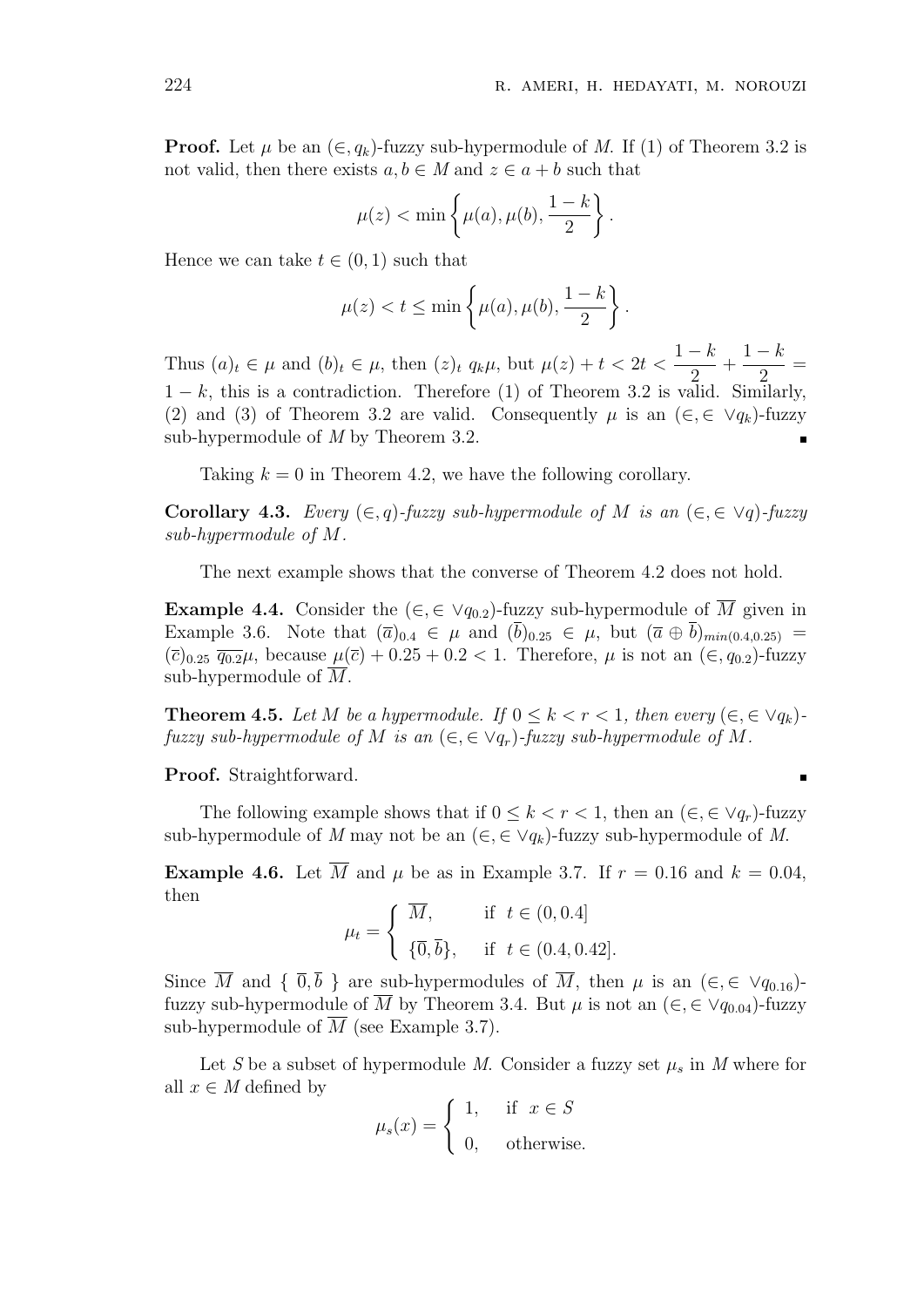**Theorem 4.7.** *A non-empty subset S of hypermodule M is a sub-hypermodule of M if and only if the fuzzy set*  $\mu_s$  *in M is an*  $(\in, \in \vee q_k)$ *-fuzzy sub-hypermodule of M.*

**Proof.** Let *S* be a sub-hypermodule of *M*. Then  $(\mu_s)_t$  is clearly a sub-hypermodule of *M* for all *t ∈*  $\sqrt{ }$  $0, \frac{1-k}{2}$ 2 ] . Hence  $\mu_s$  is an  $(\in, \in \forall q_k)$ -fuzzy sub-hypermodule of *M* by Theorem 3.4.

Conversely, assume that  $\mu_s$  is an  $(\in, \in \vee q_k)$ -fuzzy sub-hypermodule of M. Let  $x, y \in S$ . Then for all  $z \in x + y$ 

$$
\mu_s(z) \ge \min\left\{\mu_s(x), \mu_s(y), \frac{1-k}{2}\right\} = \min\left(1, \frac{1-k}{2}\right) = \frac{1-k}{2}.
$$

Since  $k \in [0, 1)$ ,  $\mu_s(z) = 1$  for all  $z \in x + y$  and so  $z \in S$ . Hence  $x + y \subseteq S$ . Let  $x \in S$ . Then

$$
\mu_s(-x) \ge \min\left\{\mu_s(x), \frac{1-k}{2}\right\} = \min\left(1, \frac{1-k}{2}\right) = \frac{1-k}{2}.
$$

Since  $k \in [0, 1)$ ,  $\mu_s(-x) = 1$  and so  $-x \in S$ . Similarly,  $ax \in S$  for all  $a \in R$ . Therefore *S* is a sub-hypermodule of *M*.

**Theorem 4.8.** Let *S* be a sub-hypermodule of *M*. Then for every  $t \in$  $\sqrt{ }$  $\frac{1-k}{2}$ 2 ] *, there exists an*  $(\epsilon, \epsilon \vee q_k)$ *-fuzzy sub-hypermodule*  $\mu$  *of*  $M$  *such that*  $\mu_t = S$ *.* 

**Proof.** Let  $\mu$  be a fuzzy set of hypermodule  $M$  defined by

$$
\mu(x) = \begin{cases} t, & \text{if } x \in S \\ 0, & \text{otherwise} \end{cases}
$$

for all  $x \in M$ , where  $t \in$  $\sqrt{ }$  $0, \frac{1-k}{2}$ 2 ] . Obviously,  $\mu_t = S$ .

If (1) of Theorem 3.2 is not valid, then there exist  $a, b \in M$  and  $z \in a + b$ such that

*.*

$$
\mu(z) < \min\left\{\mu(a), \mu(b), \frac{1-k}{2}\right\}
$$

Hence we can take  $t \in (0, 1)$  such that

$$
\mu(z) < t \le \min\left\{\mu(a), \mu(b), \frac{1-k}{2}\right\}.
$$

Since  $\#Im(\mu) = 2$ , it follows that  $\mu(z) = 0$  and  $\min \left\{ \mu(a), \mu(b), \frac{1-k}{2} \right\}$ 2  $\lambda$ = *t*. Hence  $\mu(a) = t = \mu(b)$ , and so  $a, b \in S$ . Since *S* is sub-hypermodule of *M*,  $z \in S$ . Thus  $\mu(z) = t$ , which is a contradiction. Therefore (1) of Theorem 3.2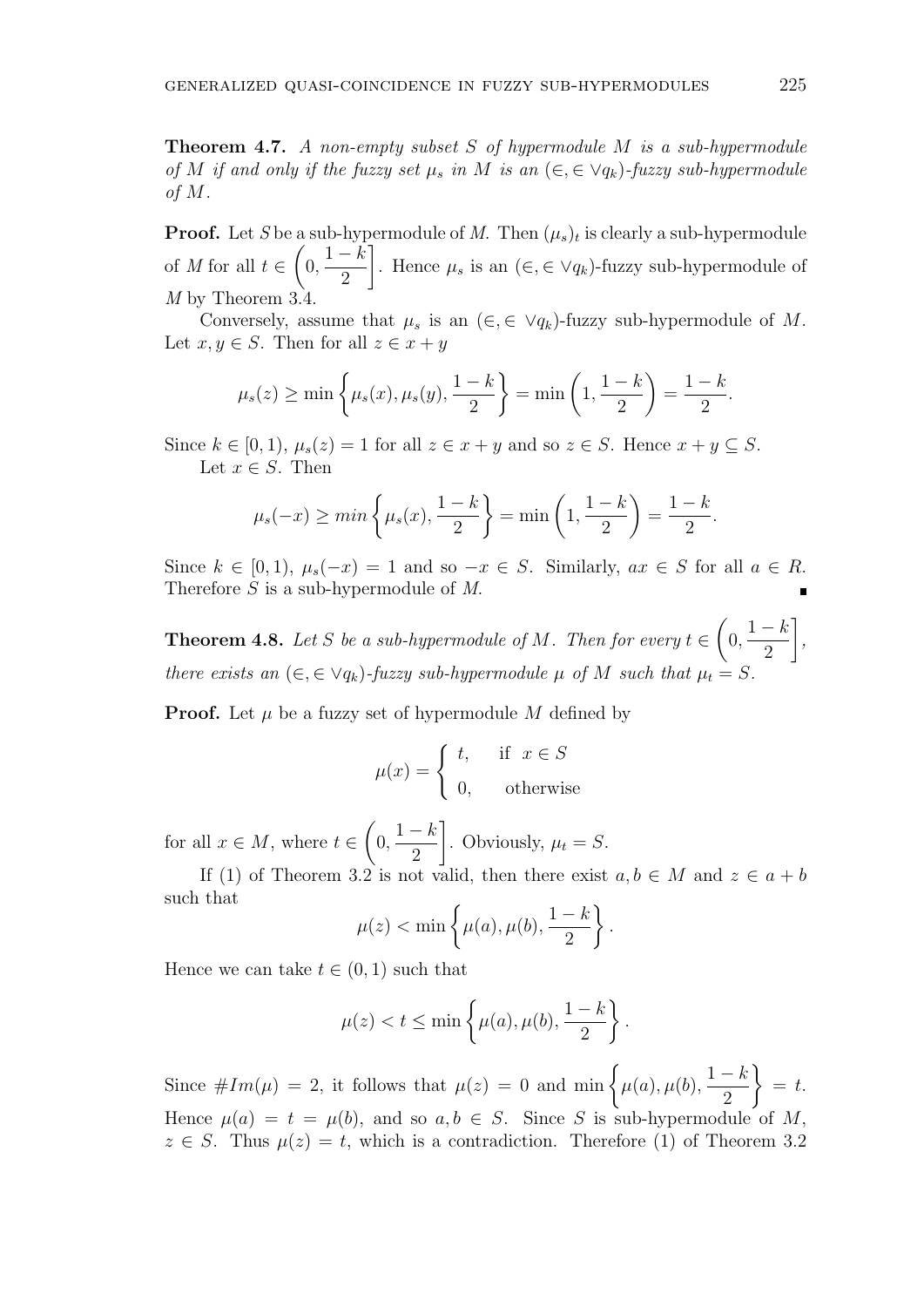is valid. Similarly, (2) and (3) of Theorem 3.2 are valid. Consequently  $\mu$  is an (*∈,∈ ∨qk*)-fuzzy sub-hypermodule of *M* by Theorem 3.2.

Taking  $k = 0$  in Theorem 4.8, we have the following corollary.

**Corollary 4.9.** *Let S be a sub-hypermodule of M. Then for every*  $t \in (0, 0.5]$ *, there exists an*  $(\epsilon, \epsilon \lor q)$ *-fuzzy sub-hypermodule*  $\mu$  *of*  $M$  *such that*  $\mu_t = S$ *.* 

**Theorem 4.10.** Let  $\mu$  be an  $(\epsilon, \epsilon \vee q_k)$ -fuzzy sub-hypermodule of M such that  $\mu(x) < \frac{1-k}{2}$  $\frac{\pi}{2}$  *for all*  $x \in M$ *. Then*  $\mu$  *is an*  $(\infty, \in)$ *-fuzzy sub-hypermodule of*  $M$ *.* 

**Proof.** Let  $(x)_{t_1} \in \mu$ ,  $(y)_{t_2} \in \mu$  and  $z \in x + y$ . By assumption, we have

$$
\mu(z) \ge \min\left\{\mu(x), \mu(y), \frac{1-k}{2}\right\} = \min\{\mu(x), \mu(y)\} \ge \min(t_1, t_2).
$$

Thus  $(z)_{\min(t_1,t_2)} \in \mu$ .

Let  $(x)_t \in \mu$ . By assumption, we have

$$
\mu(-x) \ge \min\left\{\mu(x), \frac{1-k}{2}\right\} = \mu(x) \ge t.
$$

Thus  $(-x)_t \in \mu$ . Similarly, for all  $(x)_t \in \mu$  and  $r \in R$  we have  $(rx)_t \in \mu$ . Therefore  $\mu$  is an  $(\in, \in)$ -fuzzy sub-hypermodule of M.

Taking  $k = 0$  in Theorem 4.10, we have the following corollary.

**Corollary 4.11.** Let  $\mu$  be an  $(\epsilon, \epsilon \lor q)$ -fuzzy sub-hypermodule of M such that  $\mu(x) < 0.5$  *for all*  $x \in M$ *. Then*  $\mu$  *is an*  $(\in, \in)$ *-fuzzy sub-hypermodule of* M.

**Theorem 4.12.** Let  $\{ \mu_i \mid i \in A \}$  be a family of  $(\in, \in \vee q_k)$ -fuzzy sub-hypermodules *of M. Then*  $\mu = \bigcap \mu_i$  *is an*  $(\in, \in \vee q_k)$ *-fuzzy sub-hypermodule of M. i∈A*

**Proof.** Let  $x, y \in M$  and  $t_1, t_2 \in (0, 1]$  be such that  $(x)_{t_1} \in \mu$  and  $(y)_{t_2} \in \mu$ . Assume that  $(z)_{\min(t_1,t_2)} \in \forall q_k \mu$  for some  $z \in x + y$ . Then  $\mu(z) < \min(t_1, t_2)$  and  $\mu(z) + \min(t_1, t_2) \leq 1 - k$ , which imply that

$$
\mu(z) < \frac{1-k}{2}.\tag{*}
$$

Let

$$
\Psi_1 = \{ i \in A \mid (z)_{\min(t_1, t_2)} \in \mu_i \} \text{ and}
$$
  

$$
\Psi_2 = \{ i \in A \mid (z)_{\min(t_1, t_2)} q_k \mu_i \} \cap \{ j \in A \mid (z)_{\min(t_1, t_2)} \overline{\in} \mu_j \}.
$$

Then,  $A = \Psi_1 \cup \Psi_2$  and  $\Psi_1 \cap \Psi_2 = \emptyset$ . If  $\Psi_2 = \emptyset$ , then  $(z)_{\min(t_1, t_2)} \in \mu_i$  for all  $i \in A$ , that is,  $\mu_i(z) \ge \min(t_1, t_2)$  for all  $i \in A$ , which yields  $\mu(z) \ge \min(t_1, t_2)$ . This is a contradiction. Hence,  $\Psi_2 \neq \emptyset$ , and so for every  $i \in \Psi_2$  we have  $\mu_i(z) < \min(t_1, t_2)$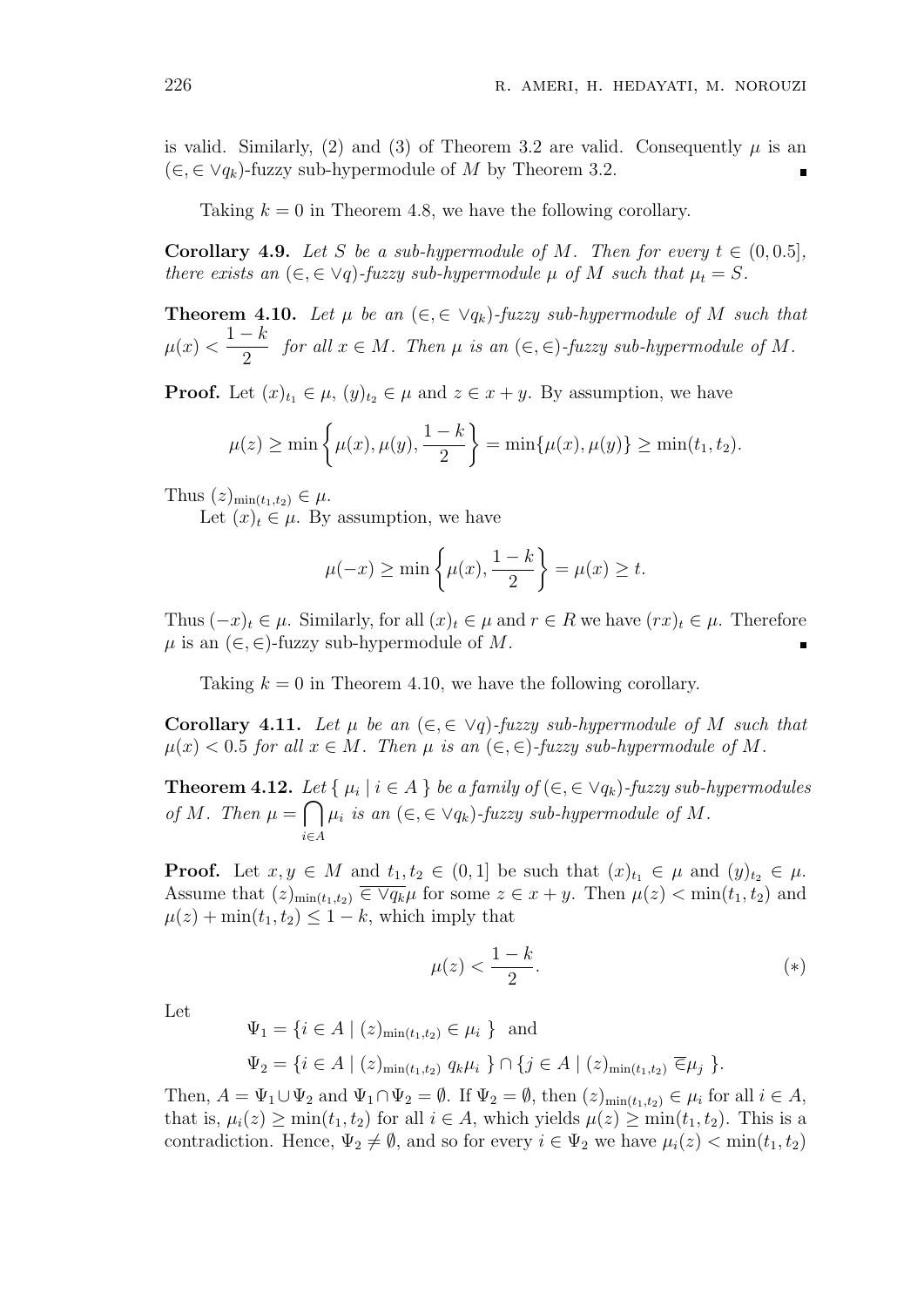and  $\mu_i(z) + \min(t_1, t_2) > 1 - k$ . It follows that min(  $t_1, t_2$ ) >  $1 - k$ 2 . Now,  $f(x)_{t_1} \in \mu$  implies  $\mu(x) \ge t_1$  and thus  $\mu_i(x) \ge \mu(x) \ge t_1 \ge \min(t_1, t_2) >$ 1 *− k* 2 for all  $i \in A$ . Similarly,  $\mu_i(y) \geq$  $1 - k$  $\frac{\pi}{2}$  for all  $i \in A$ .

Next, suppose that  $t = \mu_i(z)$ 1 *− k* 2 . Taking  $t < r < \frac{1-k}{2}$  $\frac{n}{2}$ , we get  $(x)_r \in \mu_i$ and  $(y)_r \in \mu_i$ , but  $(z)_r \in \overline{\vee q_k} \mu_i$ . This contradicts that  $\mu_i$  is an  $(\in, \in \vee q_k)$ -fuzzy sub-hypermodule of *M*. Hence,  $\mu_i(z) \geq$  $1 - k$  $\frac{\pi}{2}$  for all  $i \in A$ , and so  $\mu(z) \geq$ 1 *− k* 2 which contradicts (\*). Therefore,  $(z)_{\min(t_1,t_2)} \in \forall q_k \mu$  for all  $z \in x + y$ . Similarly,  $(-x)_t \in \vee q_k \mu$  and  $(ax)_t \in \vee q_k \mu$  for all  $x \in M$  and  $a \in R$ . Consequently,  $\mu = \bigcap \mu_i$ *i∈A* is an (*∈,∈ ∨qk*)-fuzzy sub-hypermodule of *M*.

Taking  $k = 0$  in Theorem 4.12, we have the following corollary.

**Corollary 4.13.** Let  $\{\mu_i \mid i \in A\}$  be a family of  $(\in, \in \forall q)$ -fuzzy sub-hypermodules *of M. Then*  $\mu = \bigcap \mu_i$  *is an*  $(\in, \in \forall q)$ *-fuzzy sub-hypermodule of M. i∈A*

The following example shows that there exists  $k \in [0, 1)$  such that the union of two  $(\epsilon, \epsilon \vee q_k)$ -fuzzy sub-hypermodules of *M* may not be an  $(\epsilon, \epsilon \vee q_k)$ -fuzzy sub-hypermodule of *M*.

**Example 4.14.** Let  $\overline{M} = {\overline{0}, \overline{a}, \overline{b}, \overline{c}}$  be a hypermodule given in Example 3.6 and  $\mu$  an ( $\in$ ,  $\in$   $\vee$  $q_{0,2}$ )-fuzzy sub-hypermodule of  $\overline{M}$  described in Example 3.6. Let  $\nu$ be a fuzzy set in  $\overline{M}$  defined by  $\nu(\overline{0}) = 0.4$ ,  $\nu(\overline{a}) = \nu(\overline{c}) = 0.3$ , and  $\nu(\overline{b}) = 0.5$ . Then

$$
\nu_t = \begin{cases} \overline{M}, & \text{if } t \in (0, 0.3] \\ \{\overline{0}, \overline{b}\}, & \text{if } t \in (0.3, 0.4] \end{cases}
$$

Since  $\overline{M}$  and  ${\{\overline{0}, \overline{b}\}}$  are sub-hypermodules of  $\overline{M}$ , so  $\nu$  is an  $(\in, \in \vee q_{0.2})$ -fuzzy sub-hypermodule of  $\overline{M}$  by Theorem 3.4. The union  $\mu \cup \nu$  of  $\mu$  and  $\nu$  is given by  $\mu \cup \nu(\overline{0}) = 0.5$ ,  $\mu \cup \nu(\overline{a}) = 0.8$ ,  $\mu \cup \nu(\overline{b}) = 0.5$ , and  $\mu \cup \nu(\overline{c}) = 0.3$ . Hence

$$
(\mu \cup \nu)_t = \begin{cases} \overline{M}, & \text{if } t \in (0, 0.3] \\ \{\overline{0}, \overline{a}, \overline{b}\}, & \text{if } t \in (0.3, 0.4] \end{cases}
$$

Since  $\{\overline{0}, \overline{a}, \overline{b}\}$  is not a sub-hypermodule of *M*, it follows that  $\mu \cup \nu$  is not an  $(\in$ *√* $q_{0,2}$ )-fuzzy sub-hypermodule of  $\overline{M}$  by Theorem 3.4.

For any fuzzy set  $\mu$  in  $M$  and  $t \in (0,1]$ , we denote

$$
\langle \mu \rangle_t = \{ x \in M \mid (x)_t q_k \mu \}
$$
 and  $[\mu]_t = \{ x \in M \mid (x)_t \in \forall q_k \mu \}.$ 

Obviously,  $[\mu]_t = \mu_t \cup \langle \mu \rangle_t$ .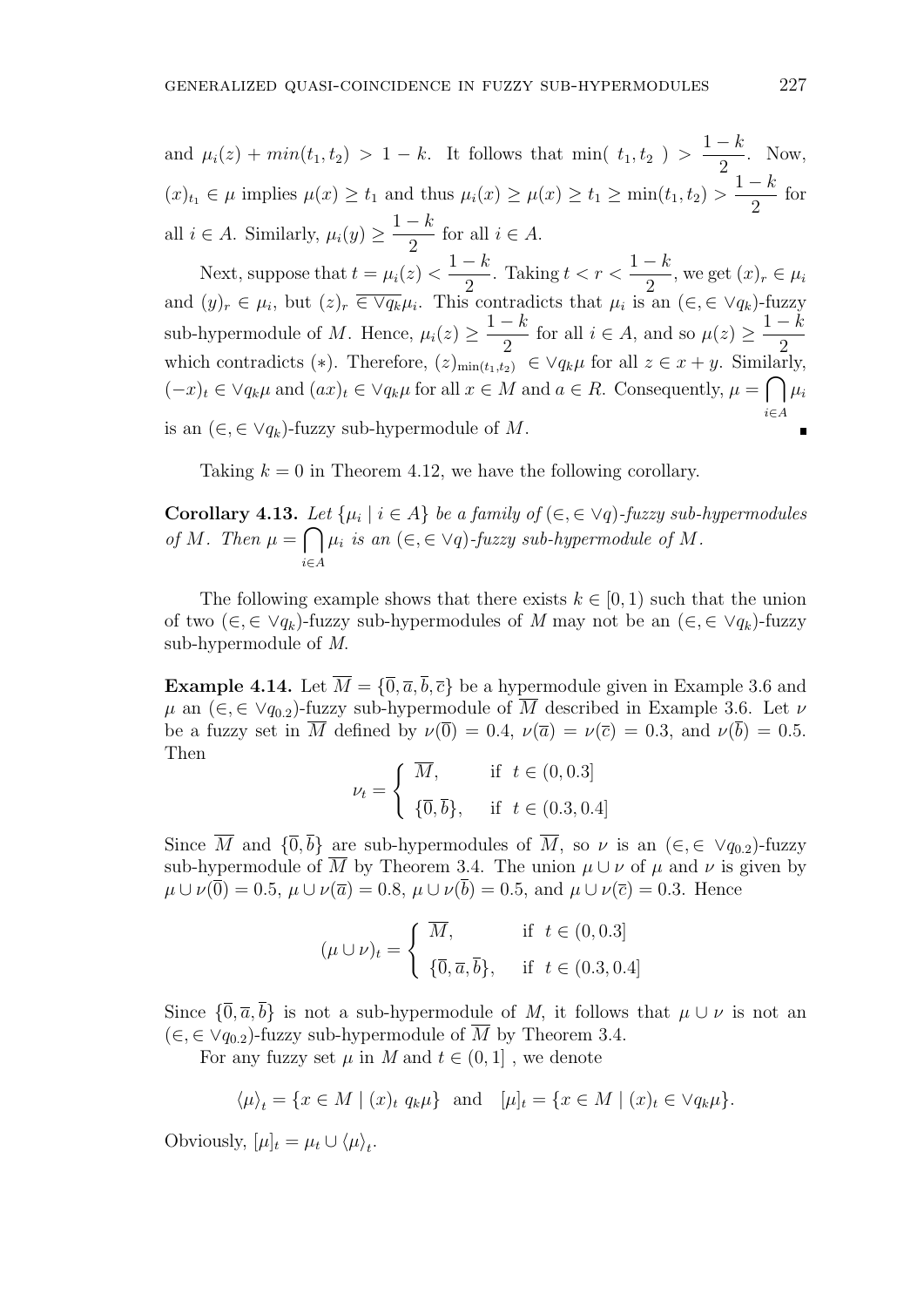**Theorem 4.15.** Let  $\mu$  be a fuzzy set in hypermodule of M. Then  $\mu$  is an (*∈,∈ ∨qk*)*-fuzzy sub-hypermodule of M if and only if* [*µ*]*<sup>t</sup> is a sub-hypermodule of M for all*  $t \in (0, 1]$ *.* 

We call  $[\mu]_t$  an  $(\in \vee q_k)$ -*level* sub-hypermodule of  $\mu$ .

**Proof.** Assume that hen  $\mu$  is an  $(\epsilon, \epsilon \vee q_k)$ -fuzzy sub-hypermodule of M and let  $x, y \in [\mu]_t$  for  $t \in (0,1]$ . Then  $(x)_t \in \vee q_k \mu$  and  $(y)_t \in \vee q_k \mu$ , that is,  $\mu(x) \geq t$  or  $\mu(x) + t > 1 - k$ , and  $\mu(y) \geq t$  or  $\mu(y) + t > 1 - k$ . Using Theorem 3.2, for all  $x, y \in M$ , and  $a \in R$  the following axioms are satisfied:

(1) 
$$
\mu(z) \ge \min\left\{\mu(x), \mu(y), \frac{1-k}{2}\right\}; \quad \forall z \in x+y;
$$
  
\n(2)  $\mu(-x) \ge \min\left\{\mu(x), \frac{1-k}{2}\right\};$   
\n(3)  $\mu(ax) \ge \min\left\{\mu(x), \frac{1-k}{2}\right\}.$ 

**Case 1.**  $\mu(x) \geq t$  and  $\mu(y) \geq t$ . If  $t >$ 1 *− k*  $\frac{\pi}{2}$ , then for all  $z \in x + y$ 

$$
\mu(z) \ge \min\left\{\mu(x), \mu(y), \frac{1-k}{2}\right\} = \frac{1-k}{2}.
$$

Hence  $\mu(z) + t > \frac{1-k}{2}$ 2  $+\frac{1-k}{2}$  $\frac{k}{2} = 1 - k$ , and so  $(z)_t q_k \mu$ . Moreover,

$$
\mu(-x) \ge \min\left\{\mu(x), \frac{1-k}{2}\right\} = \frac{1-k}{2}.
$$

Thus  $\mu(-x) + t$ 1 *− k* 2  $+\frac{1-k}{2}$  $\frac{a}{2}$  = 1 − *k*, and so  $(-x)$ *t*  $q_k\mu$ . Similarly,  $(ax)$ *t*  $q_k\mu$ for all  $a \in R$ . If  $t \leq$  $\overline{1} - k$  $\frac{\pi}{2}$ , then for all  $z \in x + y$ 

$$
\mu(z) \ge \min\left\{\mu(x), \mu(y), \frac{1-k}{2}\right\} \ge t,
$$

and thus  $(z)_t \in \mu$ . Similarly,  $(-x)_t \in \mu$  and  $(ax)_t \in \mu$  for all  $a \in R$ . Therefore  $(z)_t \in \vee q_k \mu$ ,  $(-x)_t \in \vee q_k \mu$ , and  $(ax)_t \in \vee q_k \mu$  for all  $a \in R$ . Hence  $x + y \subseteq [\mu]_t$ ,  $-x \in [\mu]_t$ , and  $ax \in [\mu]_t$  for all  $a \in R$ .

Case 2. 
$$
\mu(x) \ge t
$$
 and  $\mu(y) + t > 1 - k$ . If  $t > \frac{1 - k}{2}$ , then for all  $z \in x + y$   
\n
$$
\mu(z) \ge \min\left\{\mu(x), \mu(y), \frac{1 - k}{2}\right\} \ge \min\left\{\mu(y), \frac{1 - k}{2}\right\}
$$
\n
$$
> \min\left(1 - k - t, \frac{1 - k}{2}\right) = 1 - k - t
$$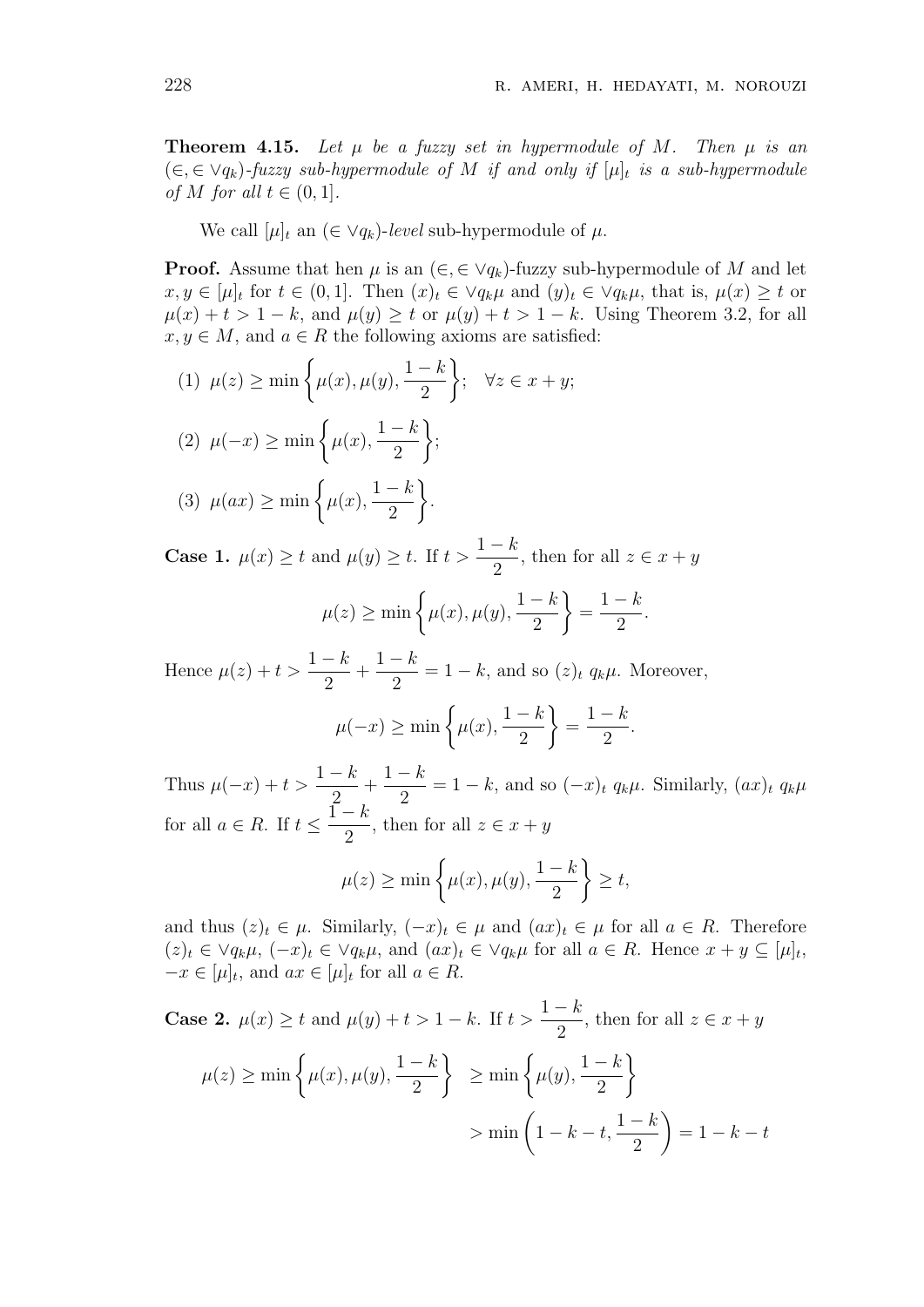and so  $(z)_t$   $q_k\mu$ . Moreover,

$$
\mu(-x) \ge \min\left\{\mu(x), \frac{1-k}{2}\right\} \ge \min\left(t, \frac{1-k}{2}\right) = \frac{1-k}{2},
$$

and thus  $(-x)_t q_k \mu$ . Similarly,  $(ax)_t q_k \mu$  for all  $a \in R$ . If  $t \leq$  $1 - k$ 2 , then for all *z ∈ x* + *y*

$$
\mu(z) \ge \min\left\{\mu(x), \mu(y), \frac{1-k}{2}\right\} \ge \min\left\{t, 1-k-t, \frac{1-k}{2}\right\} = t.
$$

Hence  $(z)_t \in \mu$ . Furthermore,  $(-x)_t \in \mu$  and  $(ax)_t \in \mu$  for all  $a \in R$ . Thus  $(z)_t \in \forall q_k \mu$ ,  $(-x)_t \in \forall q_k \mu$ , and  $(ax)_t \in \forall q_k \mu$  for all  $a \in R$ . Then  $x + y \subseteq [\mu]_t$ ,  $-x \in [\mu]_t$ , and  $ax \in [\mu]_t$  for all  $a \in R$ .

**Case 3.**  $\mu(x) + t > 1 - k$  and  $\mu(y) \geq t$ . Similar to the case 2.

Case 4. 
$$
\mu(x) + t > 1 - k
$$
 and  $\mu(y) + t > 1 - k$ . If  $t > \frac{1 - k}{2}$ , then for all  $z \in x + y$   

$$
\mu(z) \ge \min\left\{\mu(x), \mu(y), \frac{1 - k}{2}\right\} > \min\left(1 - k - t, \frac{1 - k}{2}\right) = 1 - k - t.
$$

Thus  $(z)_t$   $q_k\mu$ . Moreover,  $(-x)_t$   $q_k\mu$  and  $(ax)_t$   $q_k\mu$  for all  $a \in R$ . If  $t \leq$  $1 - k$ 2 , then for all  $z \in x + y$ 

$$
\mu(z) \ge \min\left\{\mu(x), \mu(y), \frac{1-k}{2}\right\} \ge \min\left(1 - k - t, \frac{1-k}{2}\right) = \frac{1-k}{2} \ge t,
$$

and so  $(z)_t \in \mu$ . Similarly,  $(-x)_t \in \mu$  and  $(ax)_t \in \mu$  for all  $a \in R$ . Hence  $(z)_t \in \forall q_k \mu$ ,  $(-x)_t \in \forall q_k \mu$ , and  $(ax)_t \in \forall q_k \mu$  for all  $a \in R$ . Then  $x + y \subseteq [\mu]_t$ ,  $-x \in [\mu]_t$  and  $ax \in [\mu]_t$  for all  $a \in R$ . Consequently,  $[\mu]_t$  is a sub-hypermodule of *M*.

Conversely, let  $\mu$  be a fuzzy set in hypermodule of  $M$  and  $t \in (0,1]$  be such that  $[\mu]_t$  is a sub-hypermodule of *M*. Let there exists  $a, b \in M$  and  $z \in a + b$ such that

$$
\mu(z) < t \le \min\left\{\mu(a), \mu(b), \frac{1-k}{2}\right\}
$$

for some  $t \in (0,1)$ . Then  $a, b \in \mu_t \subseteq [\mu]_t$ , which implies that  $z \in [\mu]_t$  (since  $a + b \subseteq [\mu]_t$ . Hence  $\mu(z) \geq t$  or  $\mu(z) + t + k > 1$ , a contradiction. Thus  $\mu(z) \ge \min \left\{ \mu(a), \mu(b), \frac{1-k}{2} \right\}$ 2  $\lambda$ for all  $a, b \in M$  and  $z \in a + b$ . Therefore (1) of Theorem 3.2 is valid. Similarly, (2) and (3) of Theorem 3.2 are valid. Consequently *µ* is an  $(∈, ∈ ∨q<sub>k</sub>)$ -fuzzy sub-hypermodule of *M* by Theorem 3.2.

A fuzzy set  $\mu$  of hypermodule M is said to be *proper* if  $Im(\mu)$  has at least two elements. Two fuzzy sets are said to be *equivalent* if they have same family of level subsets. Otherwise, they are said to be *non-equivalent*.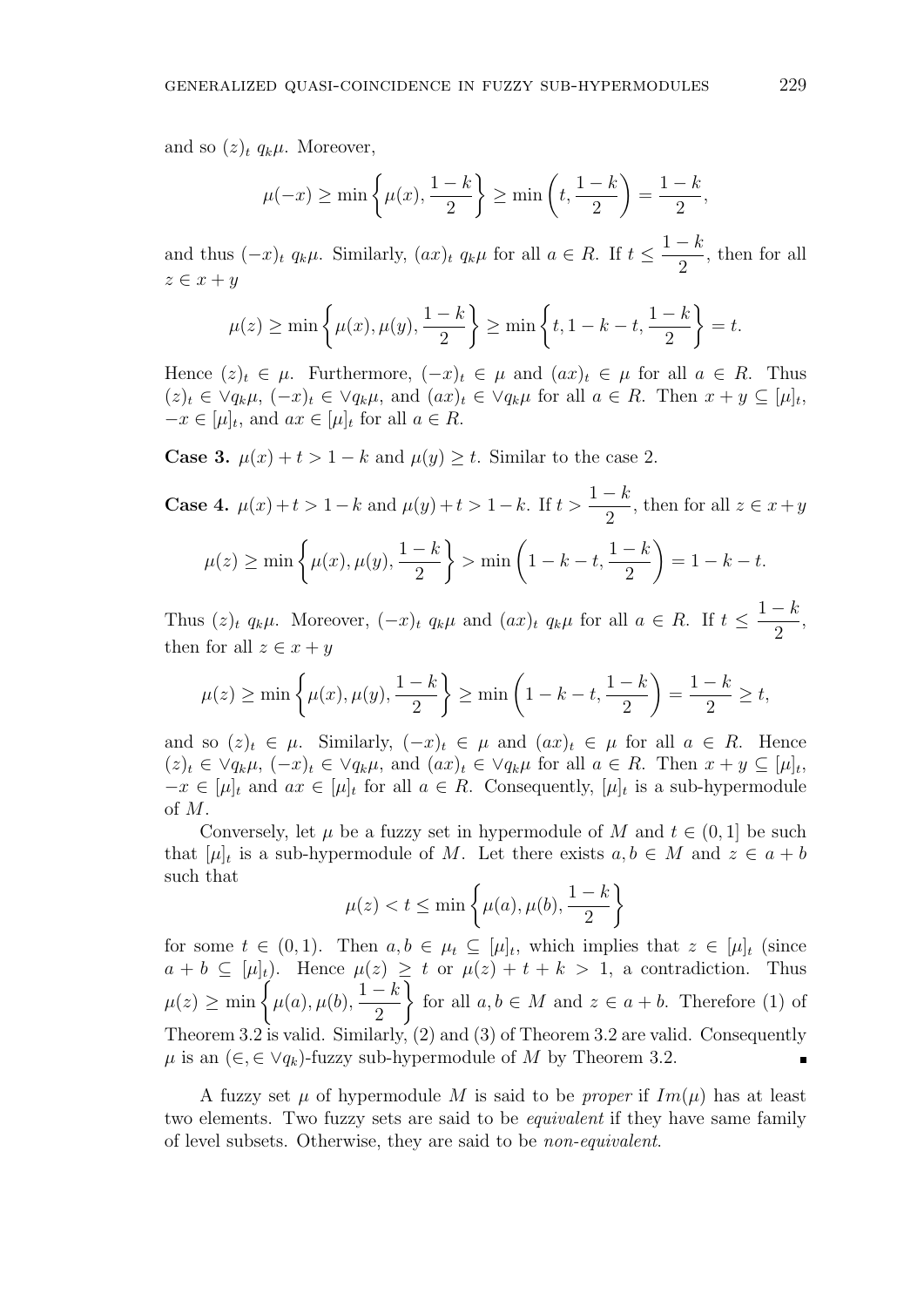**Theorem 4.16.** Let  $\mu$  be an  $(\epsilon, \epsilon \lor q_k)$ -fuzzy sub-hypermodule of M such that  $#$  $\sqrt{ }$  $\mu(x) | \mu(x)$  $1 - k$ 2  $\lambda$ *≥* 2*. Then there exist two proper non-equivalent* (*∈,∈ ∨qk*)*-fuzzy sub-hypermodule of M such that µ can be expressed as the union of them.*

**Proof.** Let  $\left\{ \mu(x) \mid \mu(x) \right\}$  $1 - k$ 2  $\lambda$  $= \{t_1, t_2, ..., t_r\},$  where  $t_1 > t_2 > ... > t_r$  and *r*  $\geq$  2. Then the chain of  $(\in \vee q_k)$ -level sub-hypermodules of  $\mu$  is

 $[\mu]_{\frac{1-k}{2}} \subseteq [\mu]_{t_1} \subseteq [\mu]_{t_2} \subseteq ... \subseteq [\mu]_{t_r} = M.$ 

Define two fuzzy sets  $\nu$  and  $\gamma$  of M by

$$
\nu(x) = \begin{cases} t_1, & \text{if } x \in [\mu]_{t_1} \\ t_2, & \text{if } x \in [\mu]_{t_2} \setminus [\mu]_{t_1} \\ \dots \\ t_r, & \text{if } x \in [\mu]_{t_r} \setminus [\mu]_{t_{r-1}} \end{cases} \qquad \gamma(x) = \begin{cases} \mu(x), & \text{if } x \in [\mu]_{\frac{1-k}{2}} \\ k, & \text{if } x \in [\mu]_{t_2} \setminus [\mu]_{\frac{1-k}{2}} \\ t_3, & \text{if } x \in [\mu]_{t_3} \setminus [\mu]_{t_2} \\ \dots \\ t_r, & \text{if } x \in [\mu]_{t_r} \setminus [\mu]_{t_{r-1}} \end{cases}
$$

respectively, where  $t_3 < k < t_2$ . Then  $\nu$  and  $\gamma$  are  $(\epsilon, \epsilon \lor q_k)$ -fuzzy sub-hypermodules of *M*, and  $\nu, \gamma \leq \mu$ . The chain of  $(\in \vee q_k)$ -level sub-hypermodules of  $\nu$ and  $\gamma$  are, respectively, given by

$$
[\mu]_{t_1} \subseteq [\mu]_{t_2} \subseteq \ldots \subseteq [\mu]_{t_r}
$$
 and  $[\mu]_{\frac{1-k}{2}} \subseteq [\mu]_{t_2} \subseteq \ldots \subseteq [\mu]_{t_r}$ .

Therefore *ν* and  $\gamma$  are non-equivalent and clearly  $\mu = \nu \cup \gamma$ . This completes the proof. ٠

**Acknowledgements.** The first author partially has been supported by the "Research Center in Algebraic Hyperstructures and Fuzzy Mathematics, University of Mazandaran, Babolsar, Iran" and "Algebraic Hyperstructure Excellence, Tarbiat Modares University, Tehran, Iran".

### **References**

- [1] Ameri , R., *On categories of hypergroups and hypermodules*, J. Discrete Math. Sci. Cryptography, 6 (2003), 121-132.
- [2] Ameri, R., Hedayati, H., *On fuzzy closed, invertible and reflexive subsets of hypergroups*, Ital. J. Pure Appl. Math., 22 (2007), 95-114.
- [3] Bhakat, S.K., Das, P., *On the definition of a fuzzy subgroup*, Fuzzy Sets and Systems, 51 (1992), 235-241.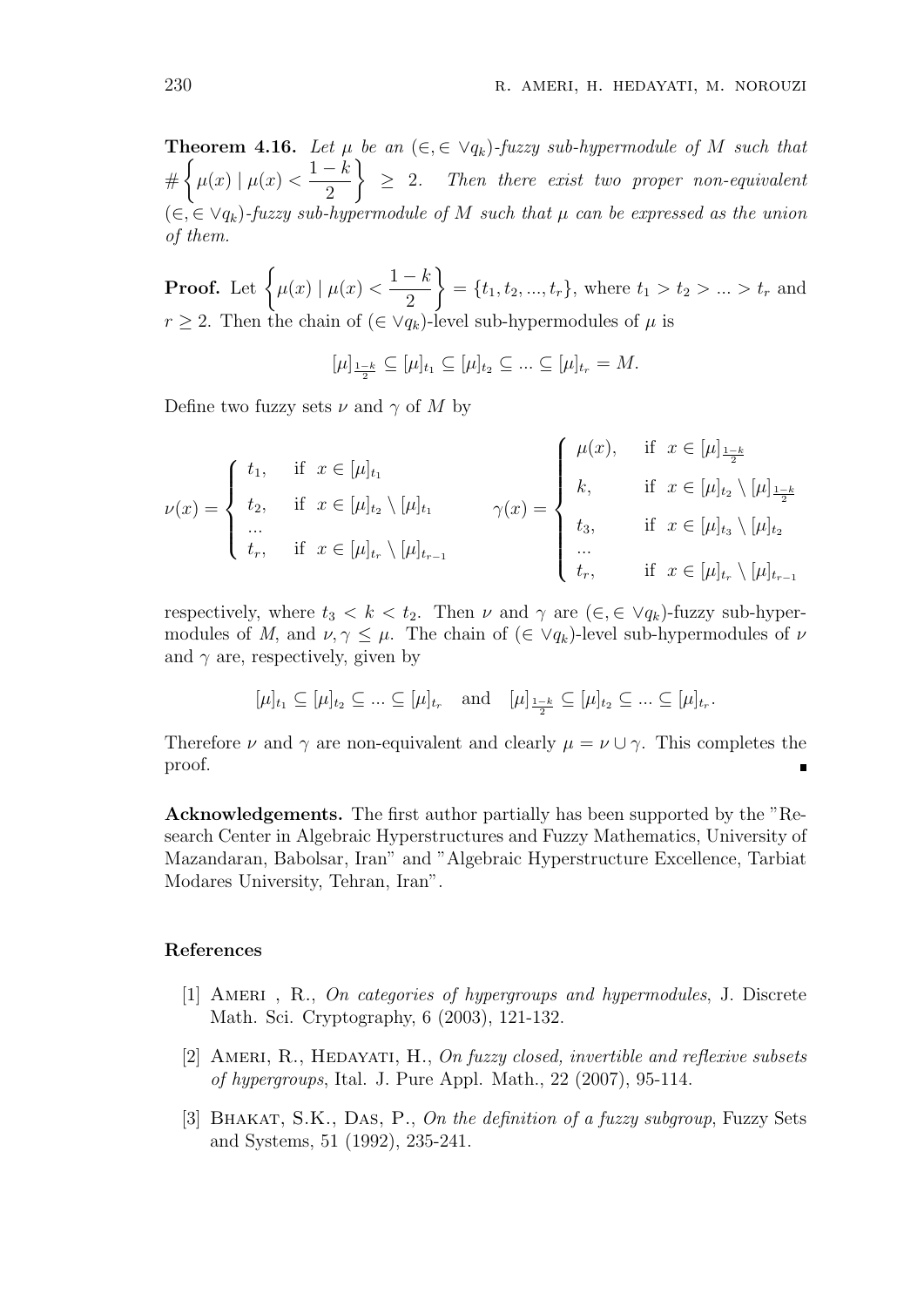- [4] Bhakat, S.K., Das, P., (*∈,∈ ∨q*)*-fuzzy subgroup*, Fuzzy Sets and Systems, 80 (1996), 359-368.
- [5] Biswas, R., *Rosenfelds fuzzy subgroups with interval valued membership functions*, Fuzzy Sets and Systems, 63 (1994), 87-90.
- [6] Corsini, P., *Prolegomena of hypergroup theory*, Aviani Editore, Italy, 1993.
- [7] Corsini, P., Leoreanu, V., *Applications of hyperstructure theory*, in: Advances in Mathematics (Dordrecht), Kluwer Academic Publishers, Dordrecht, 2003.
- [8] Davvaz, B., Corsini, P., *Generalized fuzzy sub-hyperquasigroups of hyperquasigroups*, Soft. Comput., 10 (11) (2006), 1109-1114.
- [9] Davvaz, B., Corsini, P., Leoreanu, V., *Fuzzy n-ary subpolygroups*, Comput. Math. Appl., 57 (2009), 141-152.
- [10] Hedayati, H., *Generalized fuzzy k-ideals of semirings with interval-valued membership functions*", Bull. Malays. Sci. Soc., 2 (32) 3 (2009), 409-424.
- [11] Hedayati, H., Jafari, Z., *Generalized fuzzy implicative ideals in pseudo-MV algebras*, Int. J. Appl. Math. Stat., Vol. 18, No. 10 (2010) 24-35.
- [12] Jun, Y.B., *Generalizations of* (*∈,∈ ∨q*)*-fuzzy subalgebras in BCK/BCIalgebras*, Comput. Math. Appl., 58 (2009), 1383-1390.
- [13] Krasner, M., *A class of hyperring and hyperfields*, Int. J. Math. Math. Sci., 2 (1983), 307-312.
- [14] Marty, F., *Sur une generalization de la notion de groupe*, in: 8th Congress Math. Scandinaves, Stockholm, 1934, pp. 45-49.
- [15] Massouros, C.G., *Free and cyclic hypermodules*, Ann. Mat. Pura Appl., IV. Ser., 150 (1998), 153-166.
- [16] Mittas, J., *Hypergroupes canoniques*, Mathematica Balkanica, 2 (1979), 165-179.
- [17] Murali, V., *Fuzzy points of equivalent fuzzy subsets*, Inform. Sci., 158 (2004), 277-288.
- [18] Pu, P.M., Liu, Y.M., *Fuzzy topology I, Neighborhood structure of a fuzzy point and Moore-Smith convergence*, J. Math. Anal. Appl., 76 (1980), 571- 599.
- [19] Rosenfeld, A., *Fuzzy groups*, J. Math. Anal. Appl., 35 (1971), 512-517.
- [20] Vougiouklis, T., *Hyperstructures and their representations*, Hadronic Press Inc., Palm Harbor, USA, 1994.